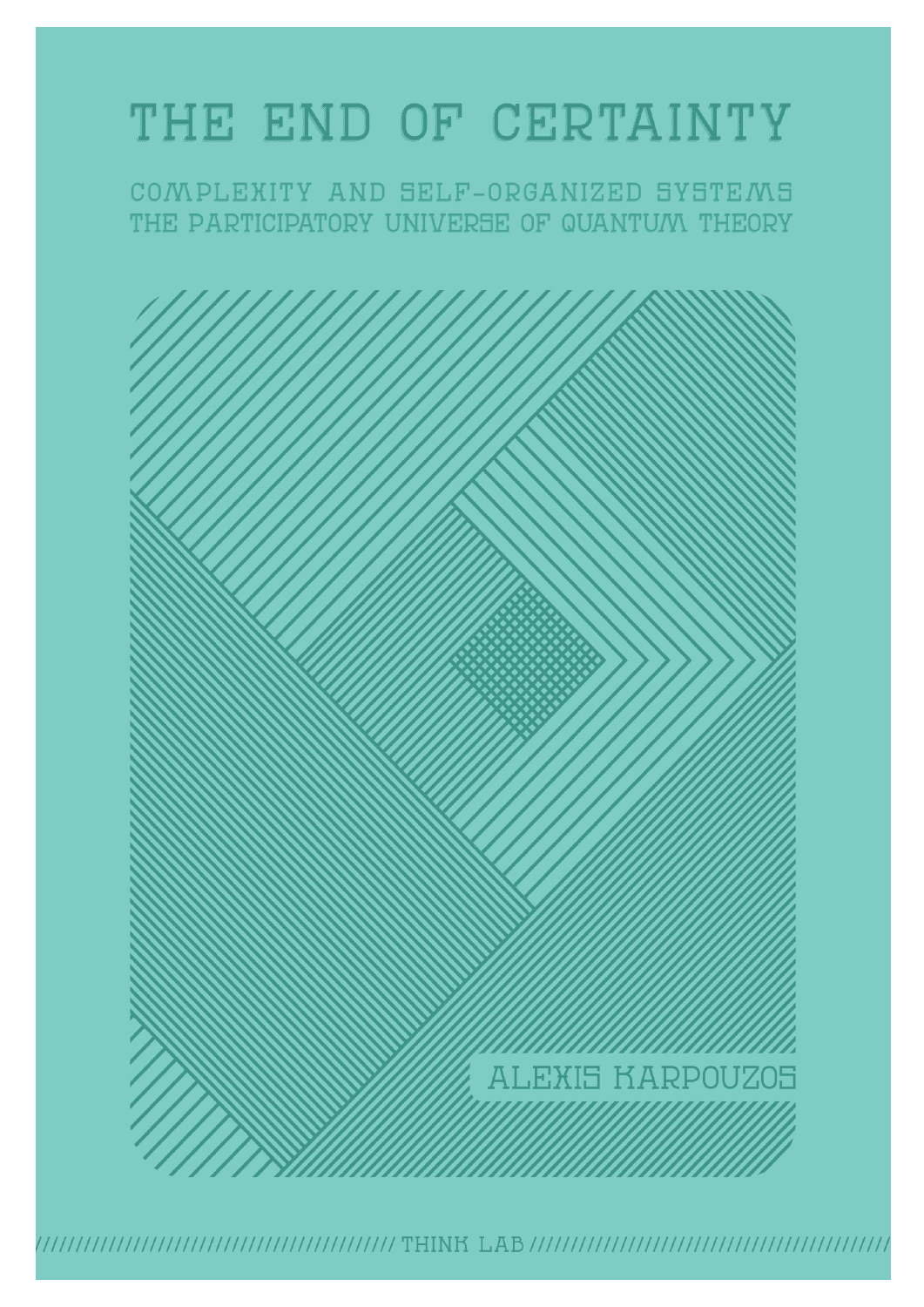''The universe is not a world of separate things and events but is a cosmos that is connected, coherent, and bears a profound resemblance to the visions held in the earliest spiritual traditions in which the physical world and spiritual experience were both aspects of the samereality and man and the universe were one. The findings that justify this new vision of the underlying logic of the universe come from almost all of the empirical sciences: physics, cosmology, the life sciences, and consciousness research. They explain how interactions lead to interconnections that produce instantaneous and multifaceted coherence–what happens to one part also happens to the other parts, and hence to the system as a whole. The sense of sacred oneness experienced by our ancestors that was displaced by the unyielding material presumptions of modern science can be restored, and humanity can once again feel at home in the universe''.

Alexis Karpouzos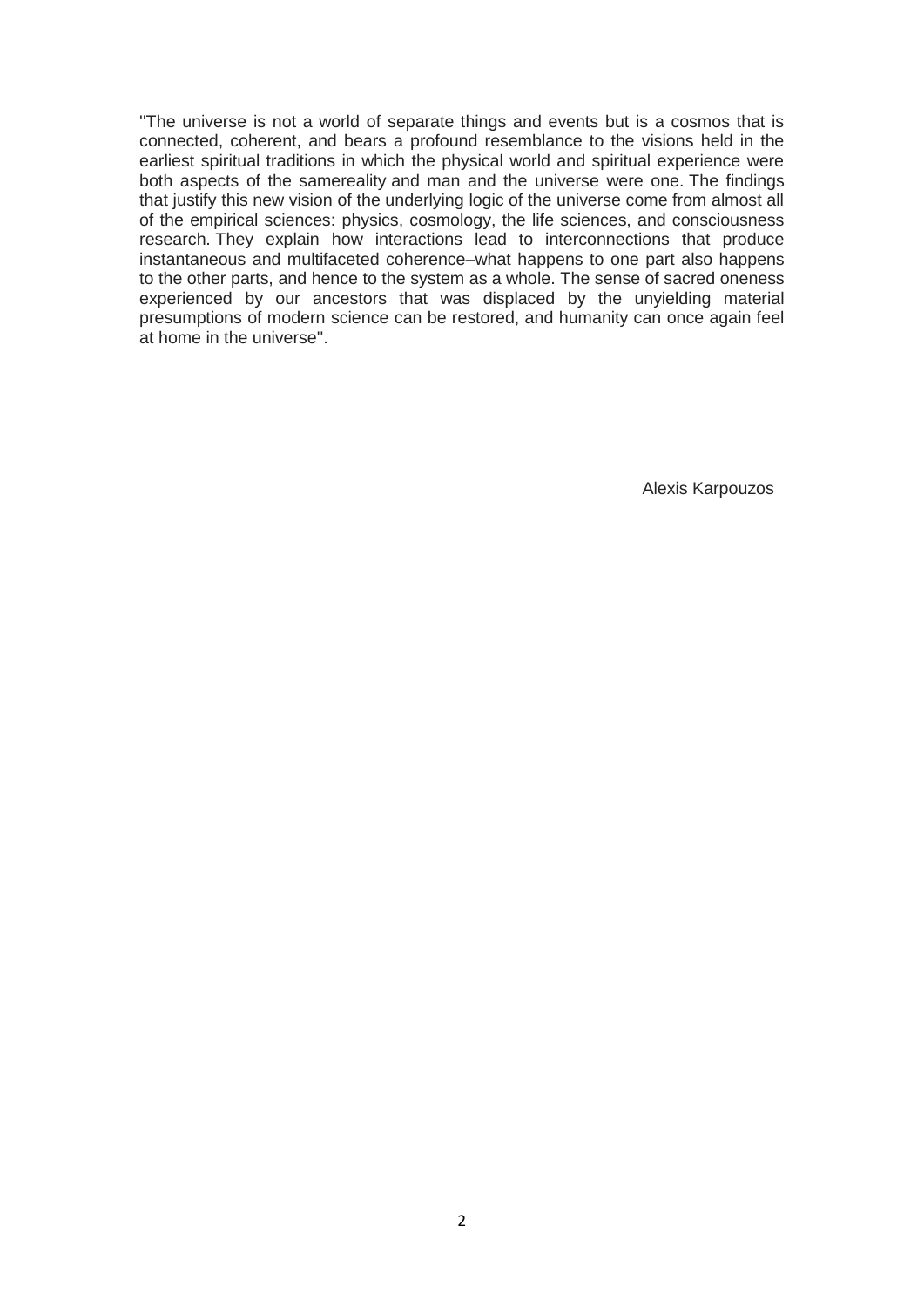# **Contents**

# **Chapter 1** The End of Certainty Chaos, Complexity And Self-Organized Systems………………4

# **Chapter 2**

| Beyond the separation: the new cosomological paradigm18 |
|---------------------------------------------------------|
|---------------------------------------------------------|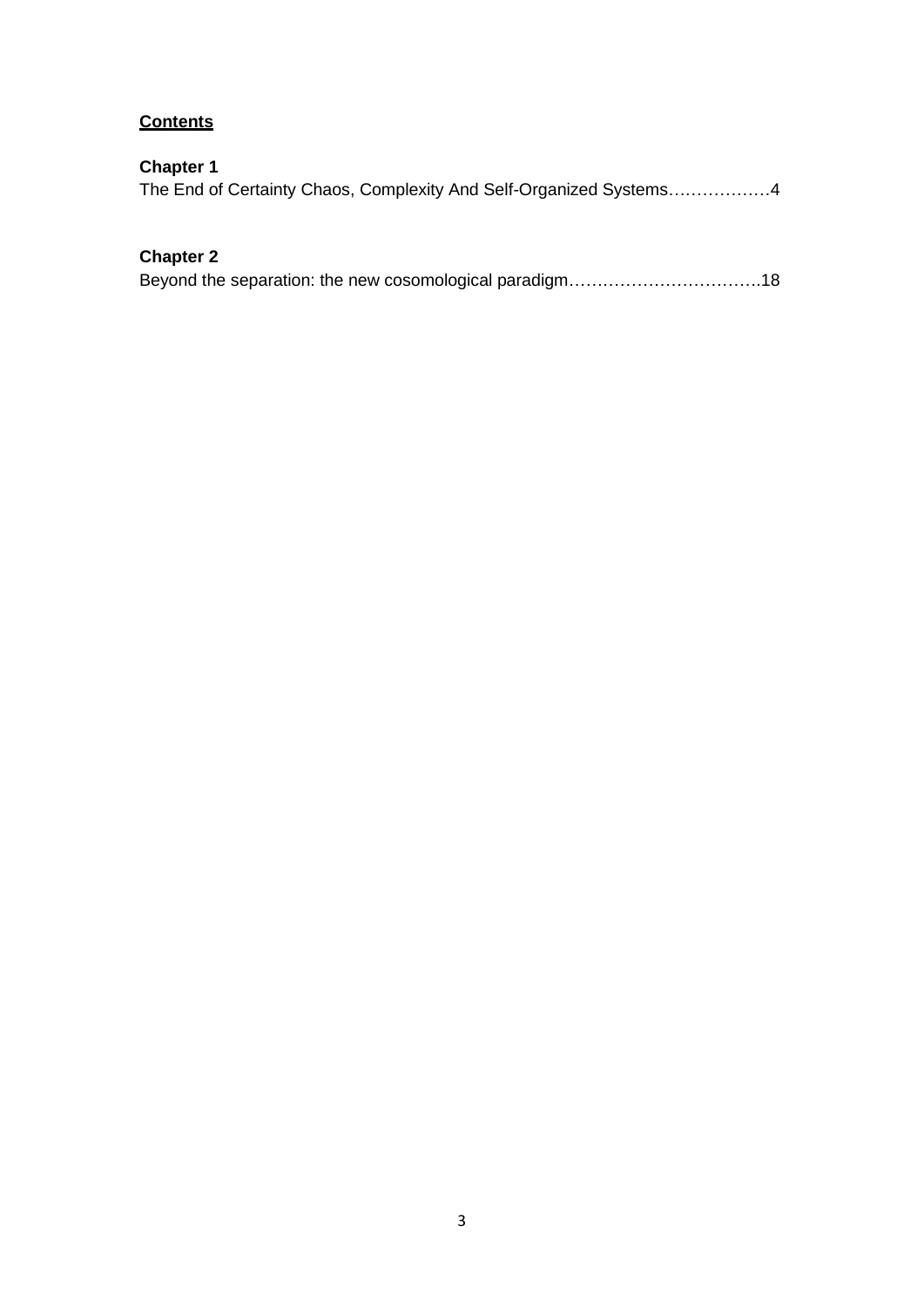# **The End of Certainty Chaos, Complexity And Self-Organized Systems**

The Newtonian mechanics was the model of classical science. In the classical science all the natural laws had an absolutely deterministic and descriptive character and defined the course and development of every phenomenon. The knowledge of these laws assured the human – observer the ability to understand not only the present but also the past and the future. In a deterministic and timeless universe, the arrow of time is nothing but a human illusion. Only the vision of the universe from the perspective of eternity ensures the truth of physical theories. In the deterministic universe of the classical science, the order always creates disorder and never vice versa! The scientific dream of a united (applying on the microcosm as well as on the macrocosm) and objective (i.e. independent of the observer) description of the natural world, would become the nightmare of the contemporary physics in the beginning of the 20th century. The quantum description and interpretation of the microcosm, which is regarded as the fundamental level in which all the natural phenomena are raised and explained, requires a radical review of not only the classical description but also of the metaphysical preconditions of classical science.

The classical ideal in physics was to be able to predict with certainty the future development of a physical system. Newton's mechanics led to the triumph of the deterministic vision of the natural processes: if we know the initial conditions of a dynamical system, then the solution of the differential motion equations would allow us to know in certainty not only the past but also the future of that system. This, however, is not feasible for two reasons: a) it is not possible to have the initial conditions of the system in absolute accuracy and b) the analytical solution is not feasible for the great majority of the systems. As far as the first reason is concerned, we have to mention that after the discovery of the unstable systems, it became clear that very neighboring orbits (which, namely correspond to initial conditions and whose values may differ slightly) after a certain period of time are removed exponentially. In this notion, the orbit is actually an idealization, since it is never possible to know the initial conditions in "infinite" accuracy. According to Heisenberg's uncertainty principle and Bohr's principle of correspondence, the neutral and deterministic description of the microcosm is impossible: discontinuity and indeterminacy are inherent characteristics of microphysical phenomena and in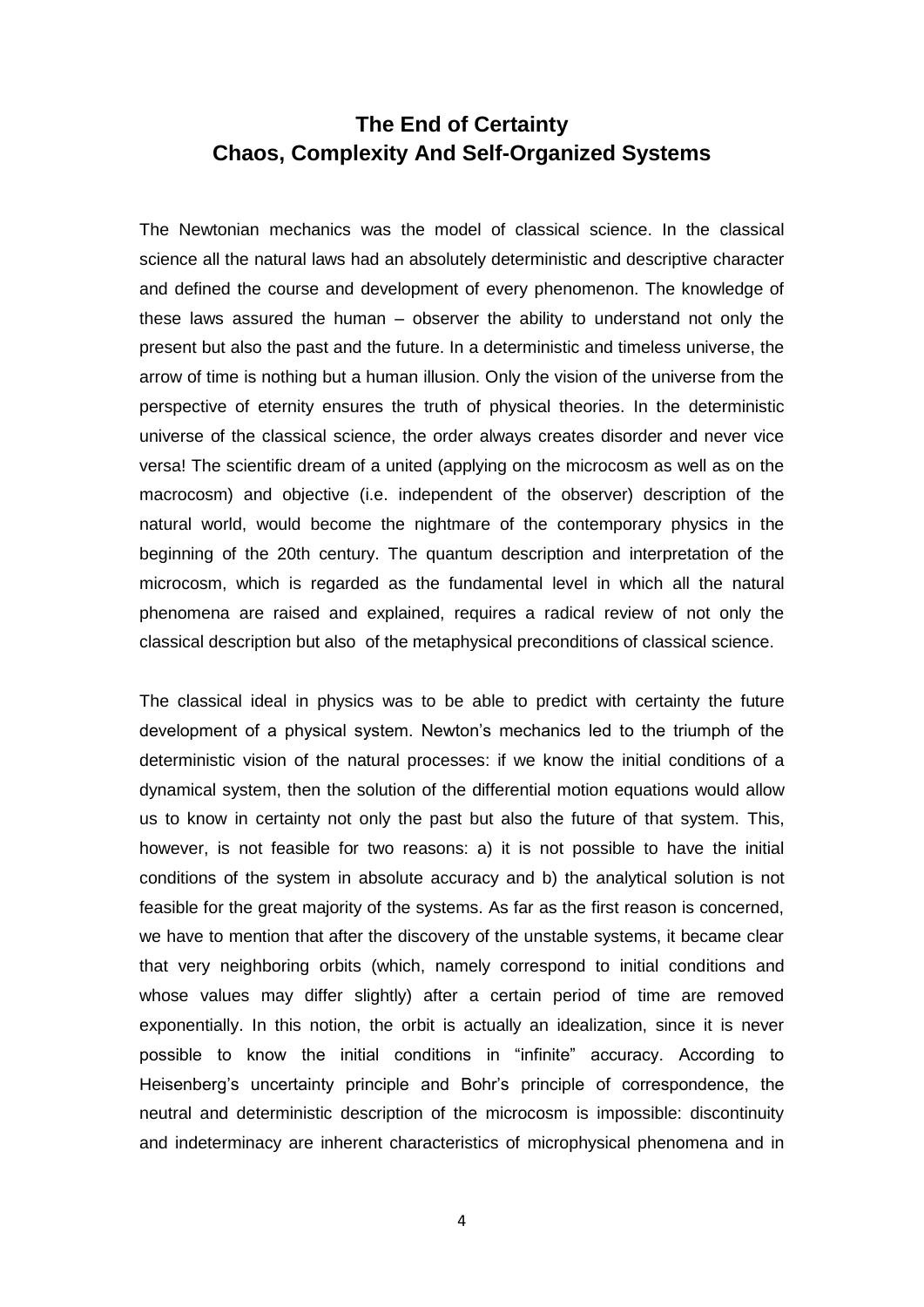order to describe them we have to integrate the observer within his own observations!

Ρrigozine believed that the laws of nature and those of physics are not given apriori, nor are they entailed logically. They evolve in the same way the various species evolve. Since things are becoming more multiple, bifurcations and aids occur and new laws appear. "How can you be talking about the laws of biology if there are no living systems?" This proves the creativity of life. Each level of organization produces something fundamentally new, something that is not found in the constituents or the "parts" of the previous level. For example, in a mixture of hydrogen and oxygen there is no water. The mixture gets a new identity, which, in practice, sacrifices the "parts", hydrogen and oxygen. The only way to get the parts back is to ruin the water. In other words, it was not obvious in the equations of quantum mechanics that a "quantum arrow of time" emerges. Prigogine notes that in the theory of relativity as well, time is irreversible and space and time are alternating mutually. This theory led to the formulation of the theory of Big-Bang, which in practice gives an irreversible sense to the history of the universe.

# **Prigogine's first challenge concerns the phenomenon of irreversibility. The second challenge has to do with the sense of simplicity.**

Since Democritus and Aristotle's era, scientists believed that beneath the complexity of our world there should be simple objects and simple forces. Initially, scientists thought that the atoms are the simple structural stones. Later on, when it was discovered that the atoms consist of smaller parts, simple particles such as the proton and the electron became the structural stones. After that, when the quantum mechanics led to the unexpected discovery of an impressive world of particles at the subatomic level, the physicists invented the grand unified theory and began to look for the unique, simple power - the "superpower" which is supposed to have given birth to that number of interactions of elementary particles. Prigοgine points out that: "the idea of simplicity dissolves. Whichever direction we chose, there is complexity." Complexity is the key idea for the understanding of his theory. According to him, an organism is born, grows to its maturity and passes away, namely, it has a history… Both the classical Newtonian physics and the physics of the 20th century with quantum mechanics and the theory of relativity, are expressed by equations, which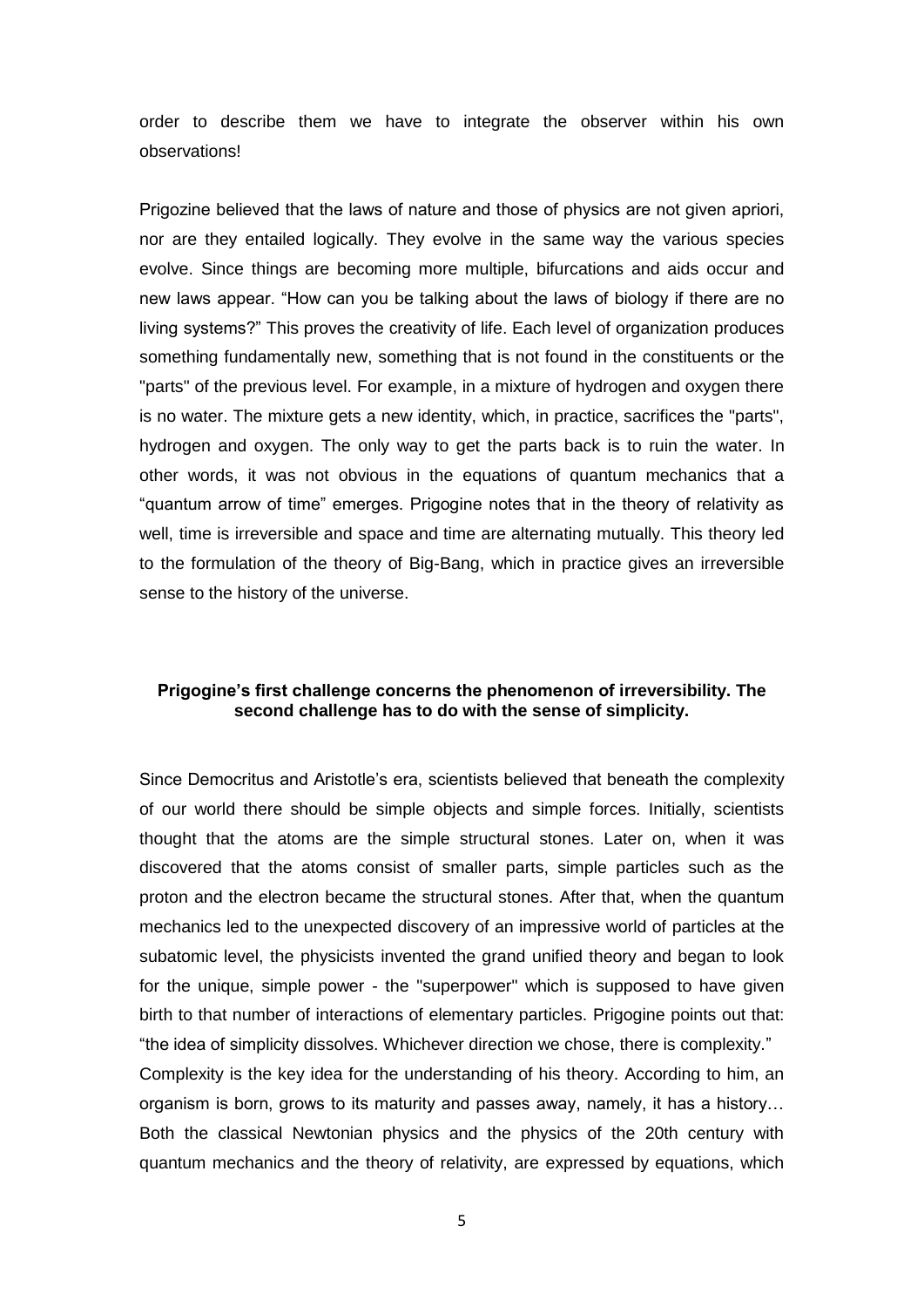are symmetrical with respect to time, i.e. they are reversible and deterministic. In those theories there is no discrimination between the past and the future.

Thermodynamics, from approximately the half of the  $19<sup>th</sup>$  century had posed the problem of the irreversible processes and the arrow of time. But the fundamentally nonlinear character of natural processes and the different behavior of natural systems, when they are away from the equilibrium state, were not yet recognized. The discovery, in the 19<sup>th</sup> century, of the non reversible time – in evolution and entropy - did not change the belief of the physicists that in the most basic levels of matter, time is reversible, while the irreversibility we can see around us is a kind of an illusion, as Einstein once pointed out.

As Prigogine mentions, "the study of systems away from the equilibrium state led me to the belief that this cannot be the right view. Irreversibility plays a constructive role. It creates a form. It creates human beings. How could our simple ignorance of the initial conditions be the reason for this? Our ignorance cannot be the reason we exist."

Prigogine goes on: "If we could raise the knowledge, i.e. create a computer powerful enough, in order to write equations for the motion of all reversible and probabilistic individual molecules that compose a system, then would our ignorance disappear, would the illusion of irreversibility remain vague, and would life, evolution, death and time itself disappear? This is weird."

This time paradox resulted in the development of physical theories during Newton's era and thereafter. Particularly the time paradox refers to the fact that while the classical equations are reversible with respect to time, from numerous physical data the arrow of time seems to exist.

So, the question raised by Prigogine is the following: Does the arrow of time arise simply as a result of a phenomenological approach to the natural processes or does it represent a fundamental element which we must incorporate in the descriptions of these processes?

The claim of Prigogine is summarized: "All laws of physics must be compatible to the existence of the arrow of time". This means that the laws have to be redrafted in order firstly to contain the arrow of time (i.e. not to be symmetrical with respect to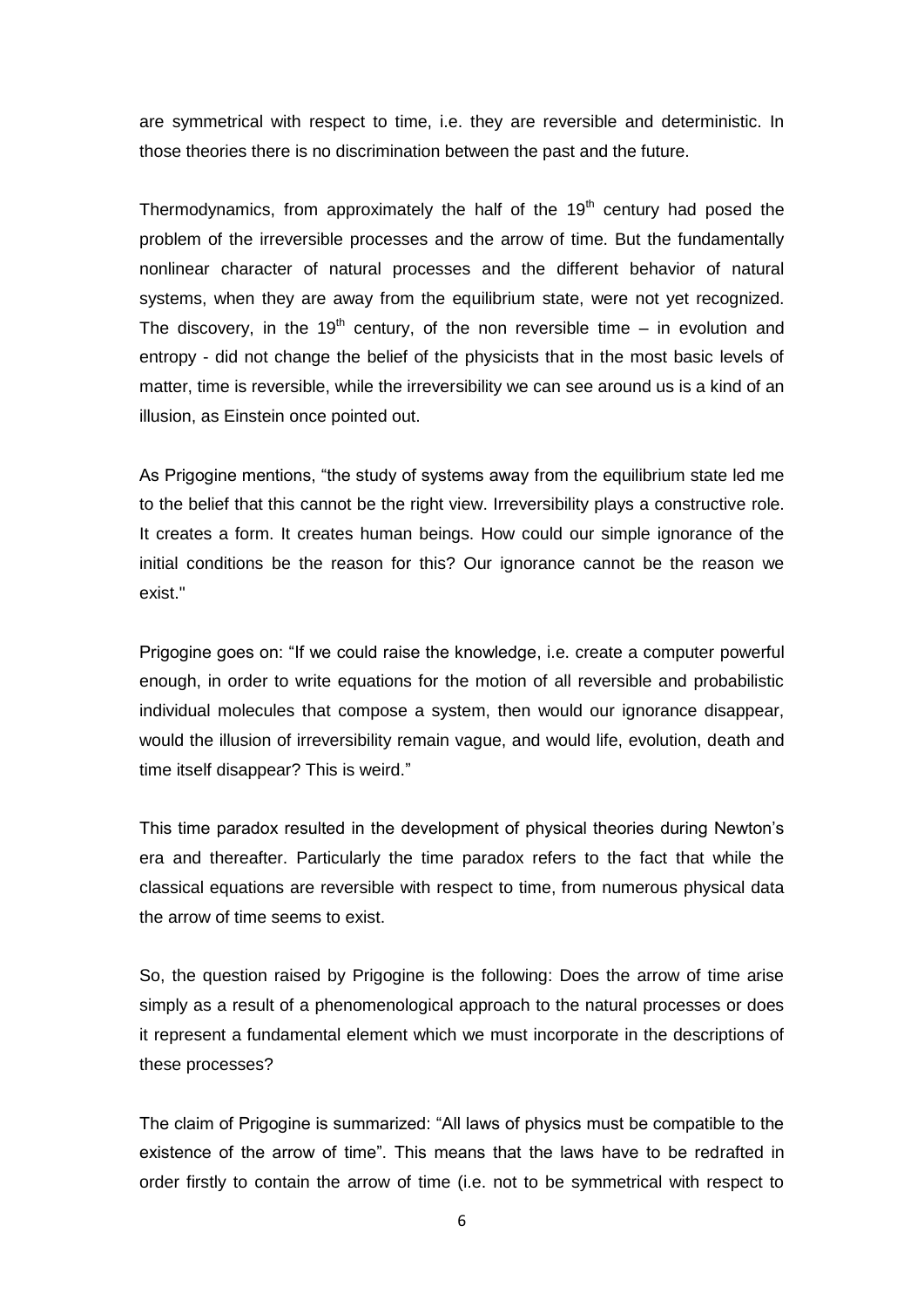time) and secondly, the various levels of description can lead to the same future state.

## **The Role Of The Dispersing Structures And Of The Bifurcations.**

According to the second law of thermodynamics, in an isolated system (i.e. which does not exchange matter and energy with its environment), the total entropy increases progressively, while the free energy decreases until the system reaches the equilibrium state, when its entropy acquires its maximum value. In thermodynamic equilibrium state, the system is homogeneous and idle. If we also suppose, as Clausius did, that the whole universe is an isolated system of gigantic dimensions, then, according to the second law, the progressive degradation of the energy, i.e. the maximization of entropy inevitably leads to the "heat death" of the universe.

In classical thermodynamics the arrow of time, i.e. the decay, the disorder and the death, is introduced. Classical thermodynamics referred to isolated and closed-linear systems.

However, how can we explain the "weird" behavior of the open systems? These systems are located far from the equilibrium state and continuously exchange matter and energy with their environment. They do not tend to a state of minimum free energy and maximum entropy, but, on the contrary, they use some energy inputs and fluctuations not only in order to maintain their structural stability but also in order to evolve towards new dynamical states.

The open thermodynamic systems are the rules, not the exception. Those systems contain not only the living organisms and the human societies, but also the greatest part of the "simpler" physicochemical systems. Prigogine proved that on conditions away from thermodynamic equilibrium state, the matter acquires new unexpected properties, organizes itself and produces complex structures from random fluctuations.

He will name these structures dissipative structures. Basically, we are talking about systems which consume energy. The dissipative structures are states which reflect their interaction with the environment, with which they interchange energy, sustained through an endless dynamic flow.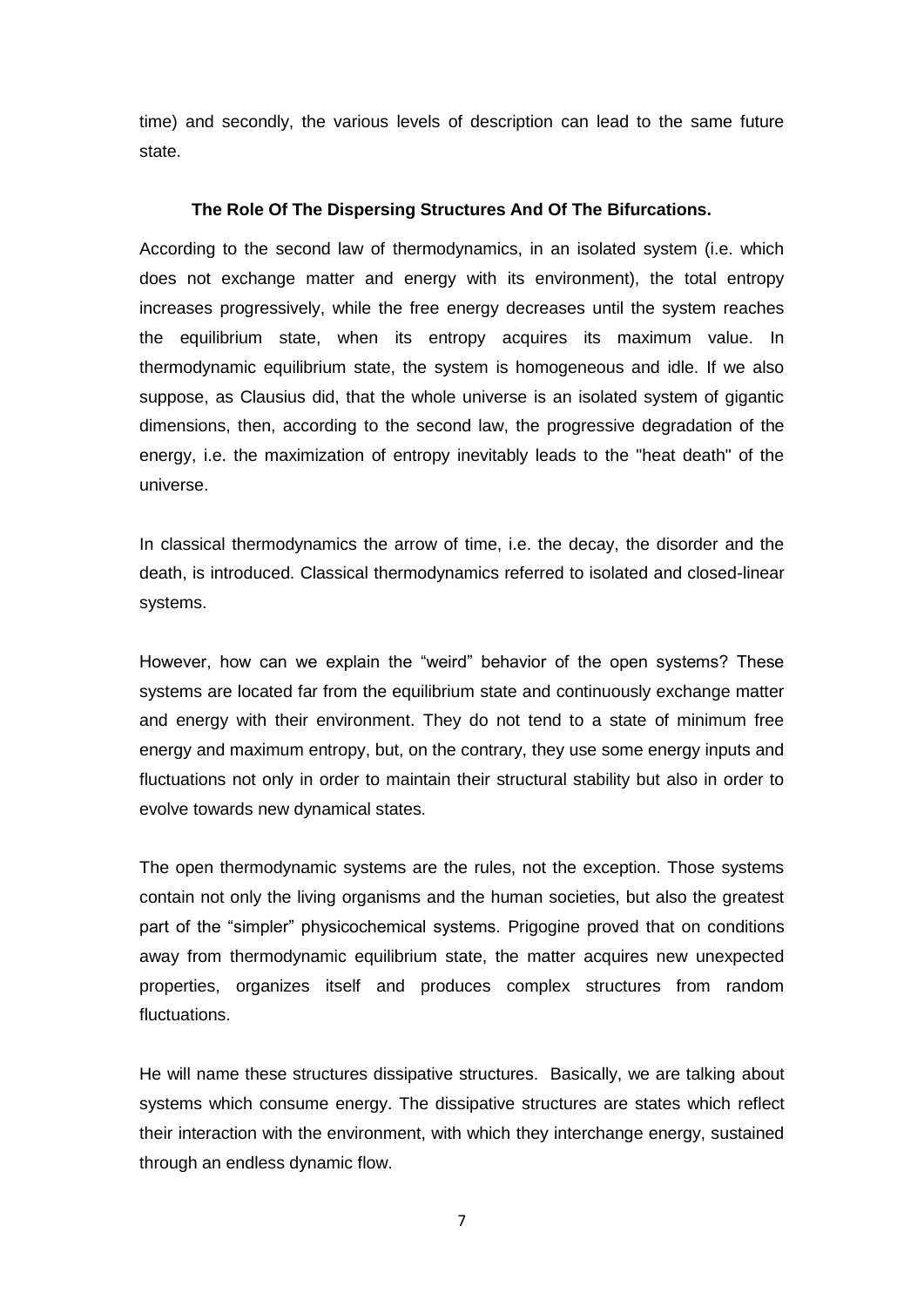The simplest forms of dissipative structures are some rather simple physicochemical systems in which minimum disturbances and fluctuations in microscopic scale lead to the emergence of new unexpected macroscopic structures. The living systems are open systems, organization complexes that are far from the equilibrium state and Prigozine, as it is said, classifies them in the "dissipative structures."

Prigozine mentions that these random (unpredictable) processes show that the open systems and therefore the greatest part of our universe are not mechanistic but random. He uses the idea of randomness in a more different manner than the other scientists do. For example, for Jacques Monod, author of the book "Chance and Necessity", chance means a world governed blindly and implies a universe, which according to human terms, is meaningless, namely it is very close to the illogical world of existential philosophy.

However, for Prigozine, chance is a synonym for non-determinism, for spontaneity, for innovation and creativity. Prigozine's universe is not far from being a living organism, just because it has got space for the random behavior. This allows the dissipative structures – which can be anything – from a chemical solution to a cloud, a brain or a human – to recreate themselves according to unpredictable models. These new models are usually caused by small changes or disturbances. These small changes or disturbances create an unpredictable type of behavior which challenges a mechanical interpretation of entropy, as well as a conventional interpretation of the arrow of time.

This way, the dissipative structures introduce continuous creativity in nature. This means that nature is not something stable, inert molecules that are governed only by impulses and attractions, but something energetic and alive. In those open systems, the matter is not isolated, but on the contrary it is rewarding, and correlative self changing, with respect to the activities of the rest matter. In those "out of balance" systems, the minimum change can "destabilize" the system and bring about a result that has not been foreseen by the logic of linear equations.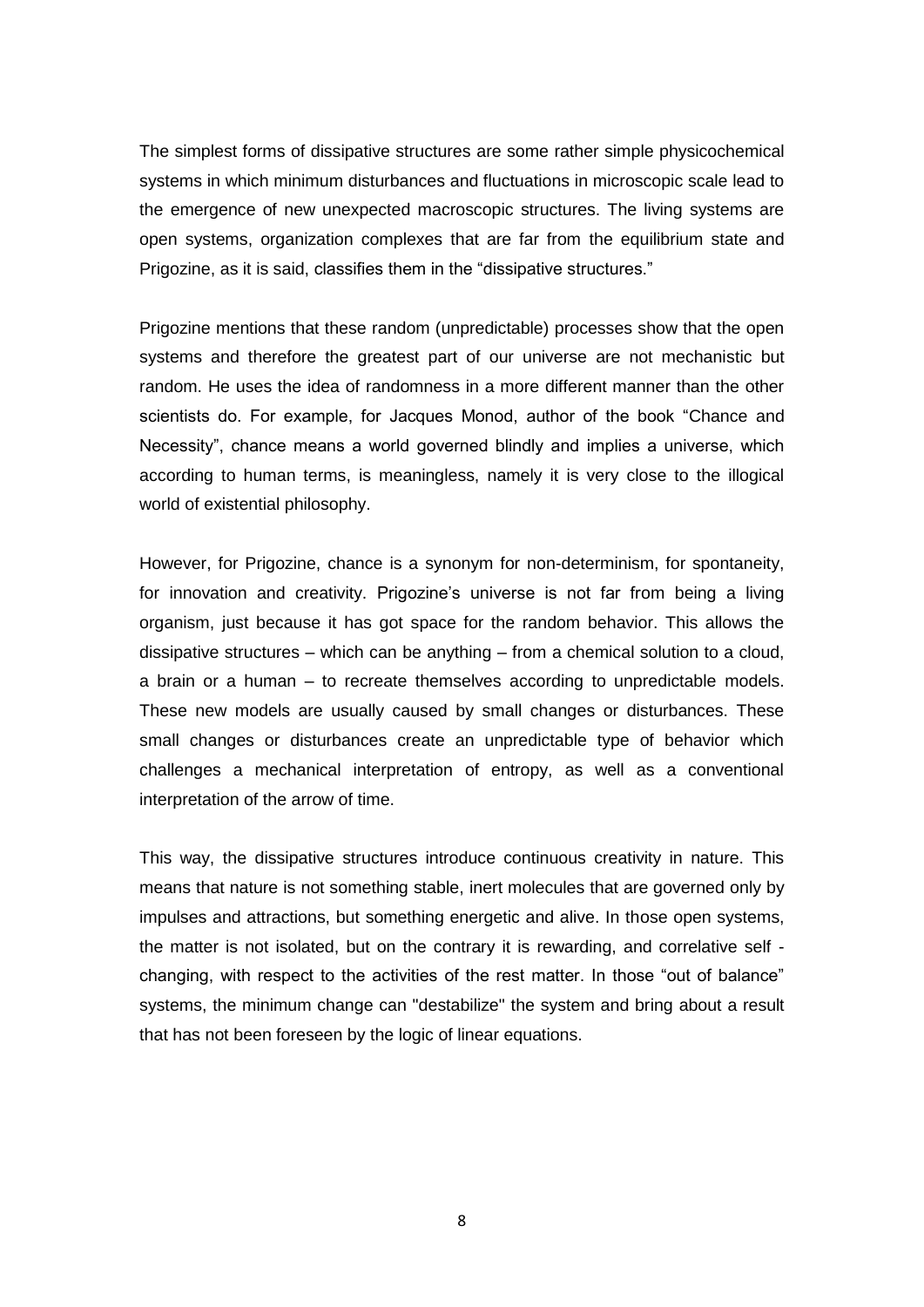#### **Examples of dissipative structures**

The key to the answer to the time paradox is located in the study of systems that are far from the equilibrium state. In systems like that self - organizing processes as well as dissipative structures are possible to come out.

In order to understand this meaning, at first we shall refer to a system which is located close to the equilibrium state, e.g. a pendulum with frictions. If we remove it from the equilibrium state, after a certain period of time it will return to the above state. However, in systems which are not far from the equilibrium state, there are bonds which do not allow them to return to the equilibrium state. Prigοgine mentions the ecosystem on the surface of the earth as an example of the above phenomenon. As the ecosystem gets the influence of the solar radiation, it is removed from the equilibrium state and it is lead to the creation of complex structures. "The important thing", Prigοgine mentions, "has to do with the fact that away from the equilibrium state, when the system is disturbed, there is no guarantee that it will return again in its former condition. On the contrary, the system starts exploring new structures, new types of organization in space - time, which I named dispersing structure

### **Bifurcation: Window of divided routes**

An important factor in the emergence of new structures is the contribution of fluctuations or disruptions, namely of sudden illusions that allow something new to appear, even there where the existence of entropy would exclude it. This happens because the dispersion structures are non linear systems, the order of which emerges from chaos. If we add only one fluctuation to other fluctuations, then this fluctuation will become so strong that it will manage to organize the whole system under a new model. These points are called by Prigogine Bifurcation points and they are points at which the deterministic description collapses and then the system follows one of the several possible Bifurcations of the road.

As an instant window into the whole, the strengthening of the bifurcations leads to order or chaos. In Prigogine's perception of things, the bifurcation – a word meaning Point of disunity or division – is a basic notion. The bifurcation in a system is a moment of critical importance when something as small as a single photon, a slight variation of the external temperature, a change in the density, or the fluttering of a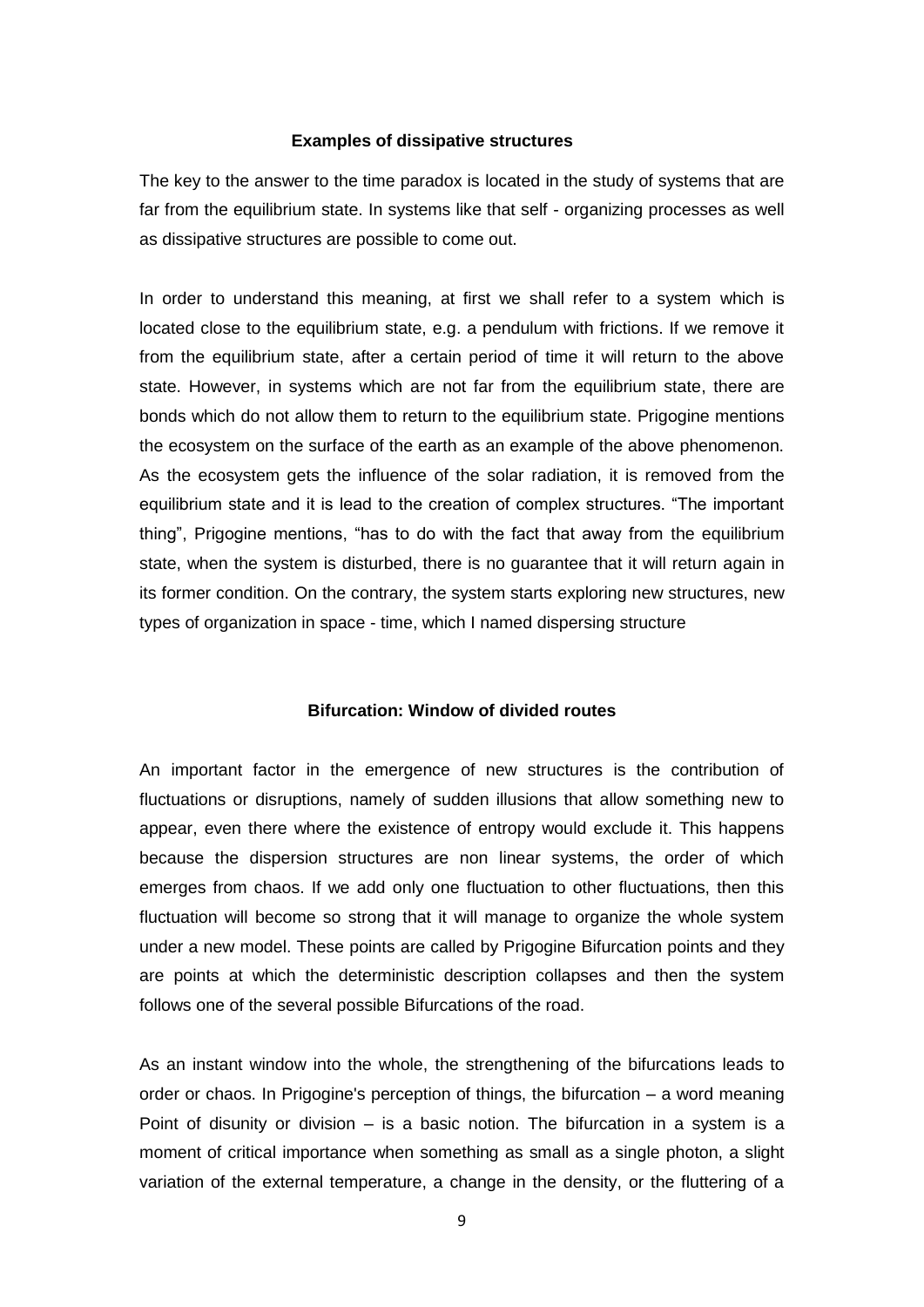butterfly in Hong Kong expands so much by repetition that a fork is created – and the system gets a new direction. As time goes by, the torrents of Bifurcation points makes the system either get fragmented resulting in chaos or stabilize a new behavior through a series of feedback loops (like self – abolition, cross catalysis and self – interception).

If a system that has gone through a Bifurcation gets stabilized by its feedback, it can resist to other changes for millions of years, until some new critical disorder enhances the feedback and creates a new Bifurcation point.

At its Bifurcation points, the option to "choose" between different types of order is actually offered to the system. The inner feedback of some choices is so complicated that there is basically an infinite amount of degrees of freedom. In other words, the order of the choice is so high that we are talking about chaos. Other Bifurcation points offer options where the coupling feedback creates a lower degree of freedom. These choices can make the system seem simple and normal.

This, however, is a fraud because the feedback in obviously simple orders, such as a solitonic wave, is also very complicated. The pure effect of the Bifurcations in the evolution of the living cells was the creation of organic chemical reactions that have been created in a complex and stable manner in the cell environment. Prigogine by the notion "communication" means this exact creation of feedback loops. Towards such communication the system remains unharmed.

The Bifurcation points are landmarks in the evolution of the system and imprint its history. The historical record of the human Bifurcations is engraved on human fetuses. These undergo stages on which initially they look like fish, later like amphibians and finally like reptiles.

Thousands upon thousands of Bifurcation points that compose a vivid recounting of options, through which we evolved as a system from the initiative cell to our current being, can be found imprinted in all forms and processes – in our cell chemical reactions and in the form of our neural networks - that make us unique. In every Bifurcation point during the past of our system, there was a course in which there were several futures. By the repetition and the support that the system got, one future was chosen while the other possibilities disappeared forever. This way our Bifurcation points compose a map of non reversibility of time. The dynamic of the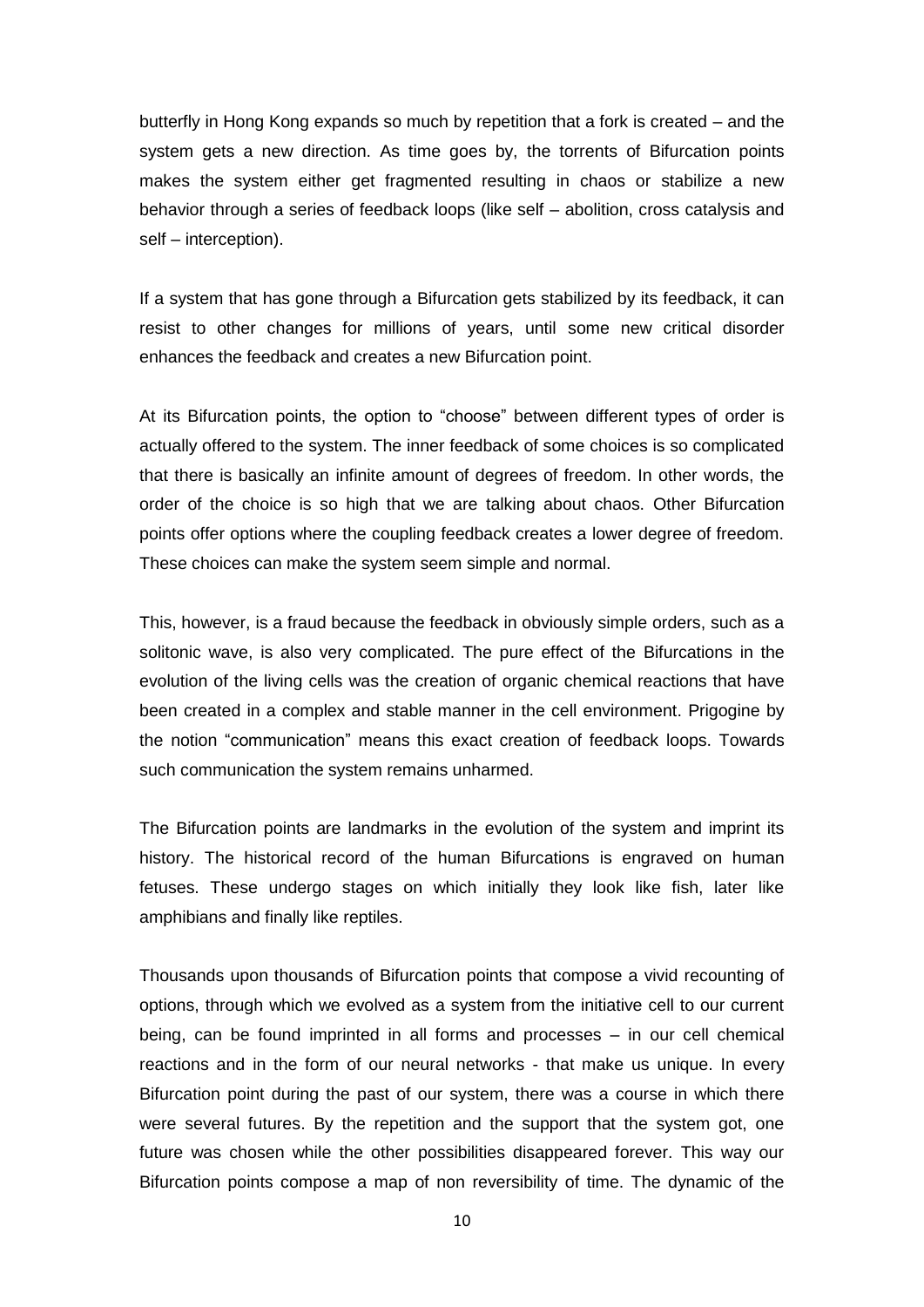Bifurcation points reveals that the time is irreversible but it is able to make summaries. It also reveals that the movement of time is not measurable. Every decision made in a Bifurcation point contains a support to something small. Although causality works every time, the Bifurcation occurs unpredictably.

Prigogine points out that: "This mixture of necessity and chance composes the history of the universe." It also composes the creativity of the universe. The capability of a system to reinforce a small change constitutes a creative lever. Only one bee which enters a beehive and interacts with thousand other bees can pull the beehive across the air by making small movements that indicate the location rich in pollen. The systems are also very sensitive near those parts which consist the crystallized "memory" of Bifurcations of the past. The nations evolved mainly due to Bifurcations which included heavy conflicts. As a result, they are very sensitive towards several types of information which reproduce those Bifurcations. A mere newspaper title can motivate a whole nation to go to war.

#### **The role of the Bifurcations in the evolution of life.**

The belief that the secret of the creativity of nature hides in the laws of unpredictability, chaos and time and not in the mechanistic laws of classical dynamics lies beneath Prigogine's claims. He mentions as an example of the creativity of the chaos and of the non reversibility, their role in the emergence of life.

The dissipative structures arise as a result of processes in systems which are characterized as releasing systems, i.e. systems that show energy losses. In such systems, when they are away of the equilibrium state, interactions (long-range cοrrelatiοns), which have a long range and play a crucial role in creating new structures, take place. The appearance of life in our planet became possible through such natural processes.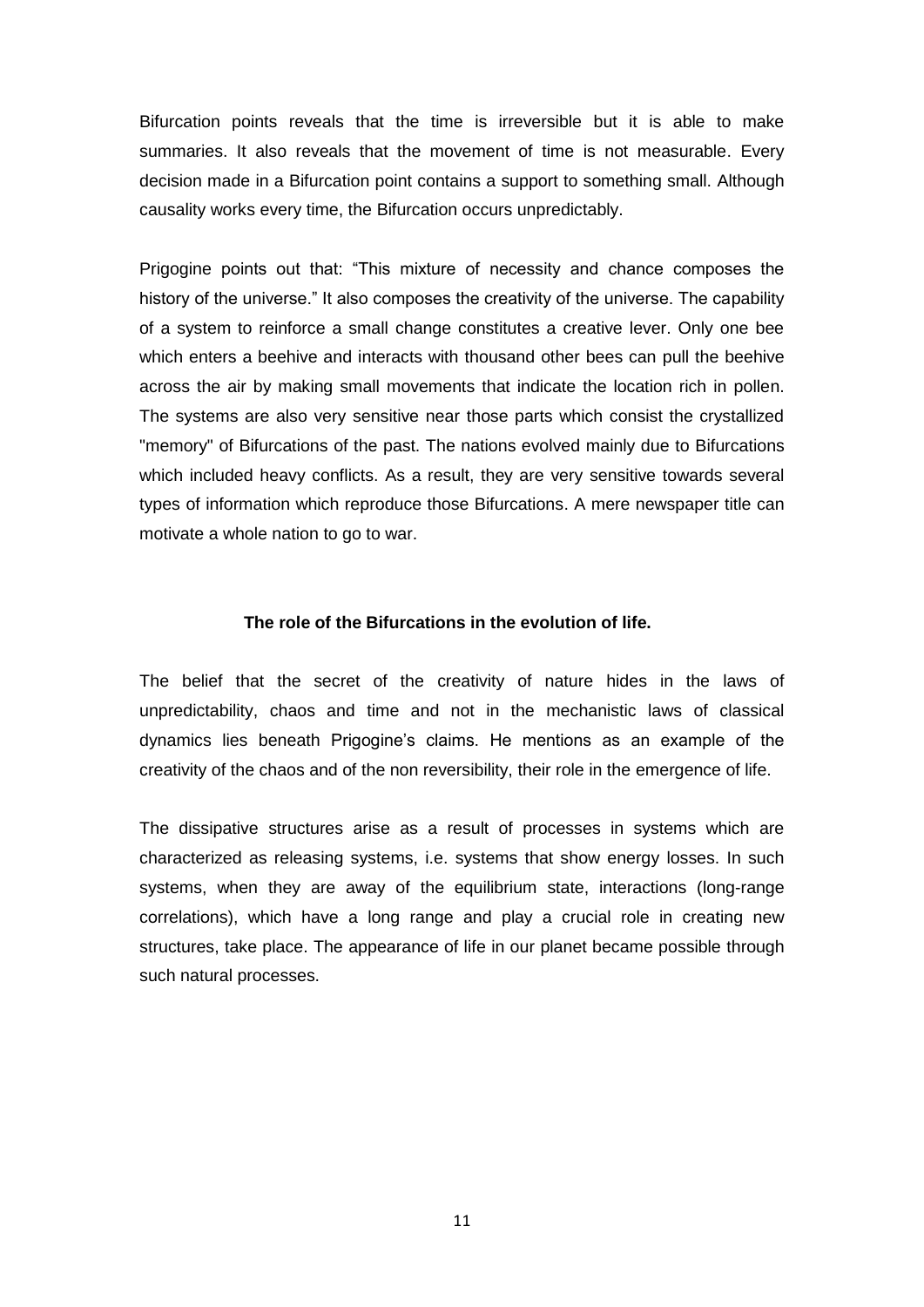#### **Self – Organising And life**

An example of self - organising is the appearance of currents and eddies in fluids where we can see billions of particles "cooperate."

The matter is blind near the equilibrium state. However, far from the equilibrium state we have correlations of great range that are basic for the creation of new structures. Self organizing takes place because when we are far from the equilibrium state, the system has got lots of choices, of which, anthropomorphically talking, it selects one.

Self – organizing is closely connected to the phenomenon of life. The creation of complexity, which is necessary for the creation of life, is connected to the process of storing information in molecules of which the living cell is constituted. All living systems, either unicellular or multicellular organisms, are extremely complex systems compared to all the other species of the non living matter that exist in the Universe. Complexity is the result of effect processes, leading to systems with great organization, containing large information stocks. This organization of the molecules of a living organism, a result of accumulation of information, is what makes them able to produce useful work. The useful work involves both the fulfillment of basic biological processes, such as metabolism and reproduction, and the further increase in the information content that builds up in living systems. This last process is subject to the great chain of evolution of biological systems, this development is governed by the law of natural selection. The capability of reproduction, mutation and metabolism are necessary conditions for the latter.

A system which has got these properties automatically is able to take part in the "game" of natural selection and evolution. The natural selection leads in forms of organizing, which are more effective, leaving the less effective ones at the process of disappearing. This way, a form of organizing which is stabilized dynamically in a system out of the equilibrium state, will disappear, if a an improved form of organizing appears. In this sense, progress means constant amelioration of the operational efficiency of the biological systems.

A yet unsolved problem, associated to biological order is the way in which the transition from the molecular activity to the supermolecular order of the cell takes place. The biological order was usually considered as a natural condition which was created by enzymes playing a similar to the demon of Maxwell role, maintaining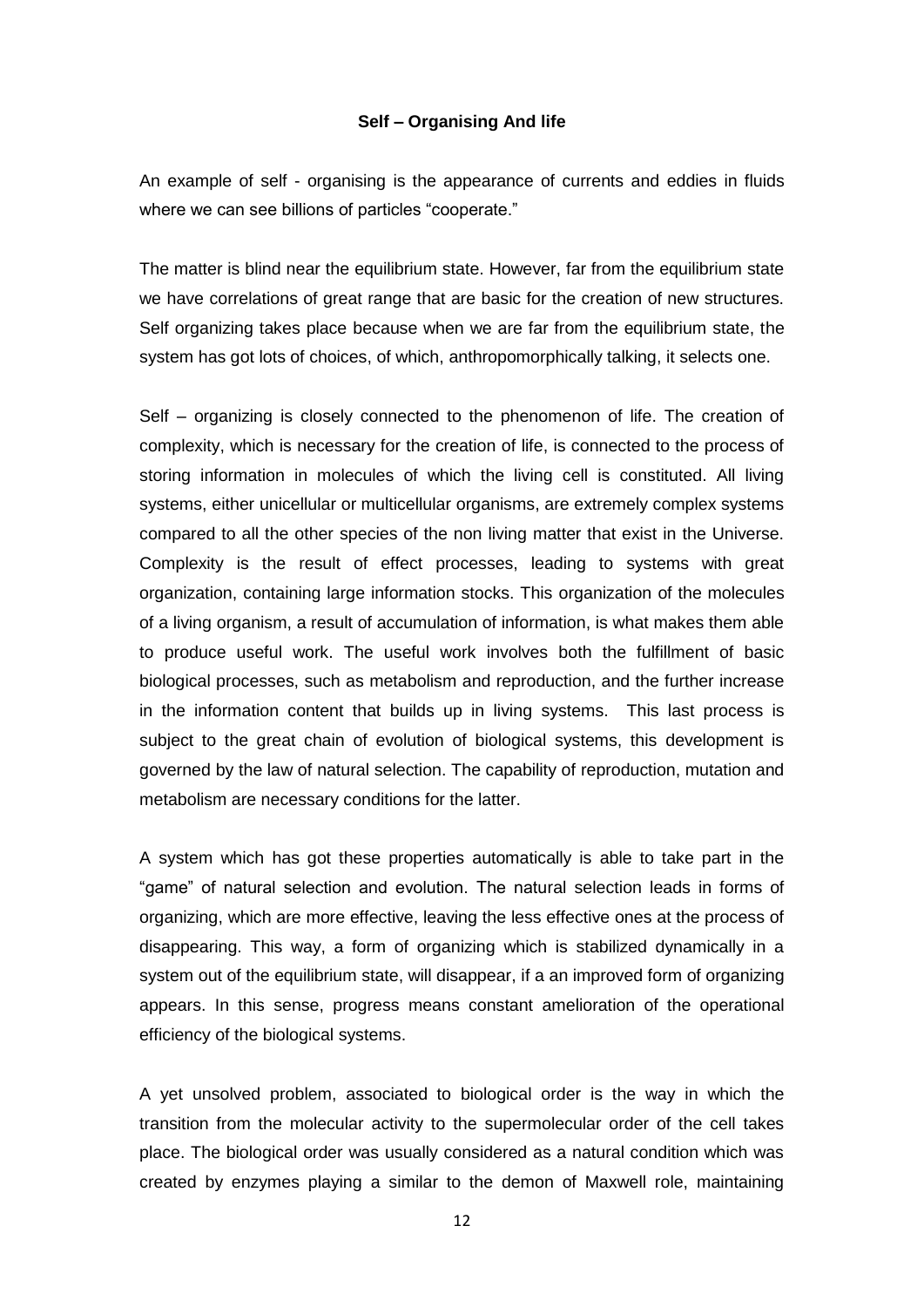chemical differences in the system. However, today, it becomes understood that this role is ensured by the genetic information contained in the nucleic acids and is expressed by the creation of enzymes which ensure the perpetuation of life. The enzymes thus contribute to the prolongation of life and postpone death. Namely, life is not located out of the natural order, but appears as the ultimate form and expression of the self organizing processes.

## **Creative Chaos**

By focusing on the role of chance and chaos at the creation of structure, Prigogine pictures a universe in which the objects are not defined as well as they are defined in classical or quantum physics.

In Prigogine's universe the future cannot be defined because it is subject to chance, fluctuation, and support. This is characterized by Prigogine as the new "uncertainty principle".

According to the famous uncertainty principle, which was expressed by Heisenberg, it is impossible to know in absolute accuracy the position and the momentum of any subatomic particle. Prigogine's new uncertainty principle teaches us that beyond a boundary point of complexity, the systems are directed to unpredictable directions.

The systems lose their initial conditions and cannot obtain them again or reverse their course. Their inability to look back in time is an "entropy barrier". The discovery of the entropy barrier is similar to Einstein's discovery that the human beings and the messages cannot travel faster than light, namely, beyond the "light barrier".

Prigogine's uncertainty principle, just like Heisenberg's uncertainty principle, is a damage against reductionism (raising all phenomena to simpler ones). But for Prigogine, this way of viewing nature does not reduce its capabilities, but it recognizes its creative possibilities.

Even when we see a system moving to chaos, points – situations, in which order emerges, appear in that system.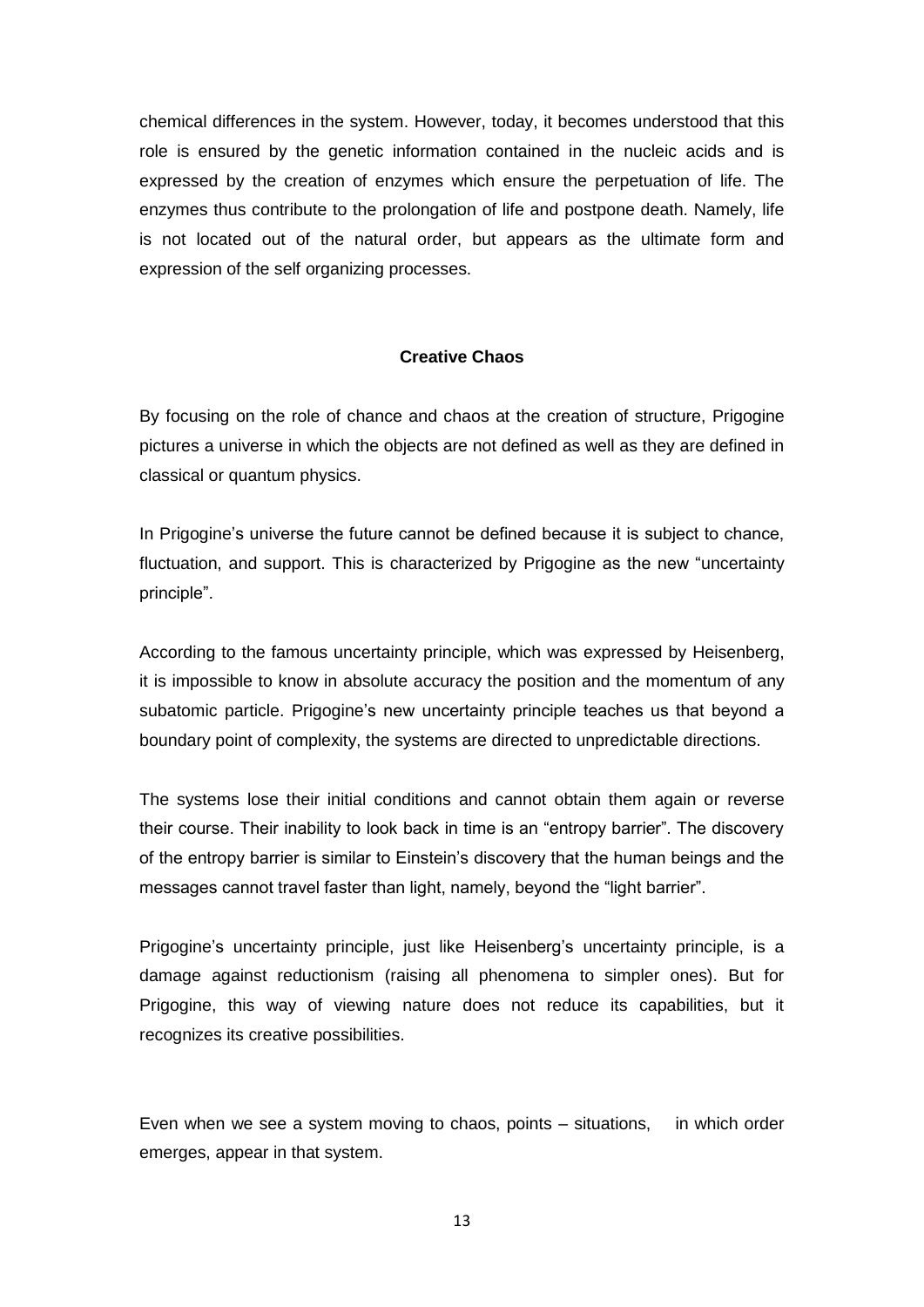Similarly, inside chaos there are traces of a peculiar order. It is also possible that where the system has the shape of a stable system areas called "windows" or "islets" appear. These areas oscillate around a certain number of values. These islets of order, which are interposed into the areas of chaos, are called intennittencies. The importance of these "islets of order" is great because it indicates that there is a close relationship between order and chaos. The relationship between order and chaos must be due to a single process which is subject to the dynamics of nonlinear systems. Namely, there has to be a global chaotic attractor. Generally, the correlation between order and chaos is taken for granted and reflects a holistic concept for the operation of Nature.

## **Is Time Ahead Of The Being? The Pre – Universe**

Two of the biggest questions that preoccupied philosophers and scientists of all time, are the following: a) does the world (the universe) have a beginning or is it infinite? b) does time have a beginning? It is proved that these questions are not independent of one another. The second one refers to the topological characteristics of time. The problem of the nature of time is connected to the above.

For Newton, time is absolute and independent of the history of the Universe. This abstention has now been rejected. Today we accept that the Universe was somehow created, namely it has got a starting point.

In this point Prigogine wonders: "However, how can we realize this starting point (of the time)? It seems more logical to me to suppose that the birth of our Universe is an event in the history of the world and as a result we owe to attribute to it (to the world) a time which comes before the birth of the Universe."

But how does he mean this birth of the world? "This birth could have been similar to a change of phase which leads from a pre – Universe (that is also called "quantum gap" or "next universe") to the Universe that is being observed and surrounds us."

Prigogine goes further explaining the known theory of Big Bang: the Universe begun from a singularity, a point which enclosed all the mass and the energy of the current Universe. But we do not have a theory able to describe this point abnormality.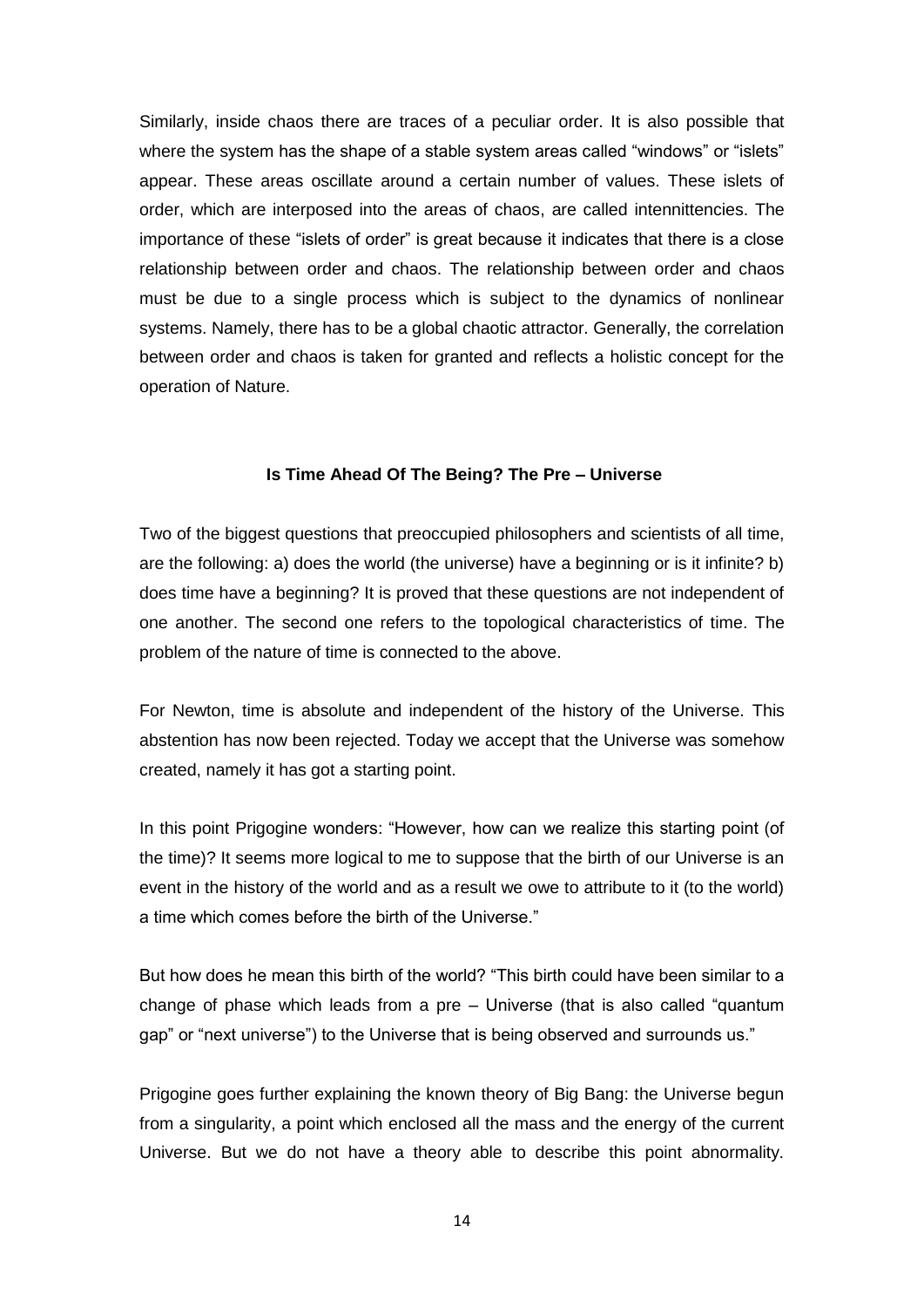However, many scientists consider the beginning of the history of the Universe, as the beginning of time.

Subsequently, Prigogine poses the question: "Does actually time have a defined beginning or is it infinite?" and he goes on: "We cannot support that we hold the definite answer, but our phrasing of the laws of Nature, through probabilities and not certainties, can contribute towards this direction. Our research will follow a different way of the one followed by other scientists. We suppose that the Big Bang is an eminently irreversible process. This irreversibility would occur as a result of the instability of the pre – Universe, an instability which is caused by the interactions between gravity and matter. Inside this perspective, the universe would have been created with the characteristic of instability. Meanings, which we have mentioned, as self – organizing, would likewise be applied in the early stages of the Universe".

It is known that Einstein believed that the discrimination between the past and the future is an illusion because the equations of the, until then, known theories were symmetrical according to time. Κ.Godel extended this idea to the end, suggesting a cosmological model in which it was possible for someone to travel into his own past. Einstein, who was concerned a lot by this, eventually ended up in expressing his ideas on such an extreme thesis, supporting that it would oblige physicists reconsider their beliefs on the problem of non reversibility.

Hawking, on the other side, introducing the notion of the imaginary time, reached the point of expressing the belief that at the first stages of Big Bang, space and time could not be discriminated from one another and time obtained the characteristics of space. Prigogine, however supports that "time is eternal. We all have an age, our culture has an age, the Universe has an age, time, however, has neither a beginning nor an end."

Namely, since the Being, the Existence is meaningful only from the moment the Universe started existing and since, according to Prigogine, time is eternal, then time came before the Being.

Einstein, by the General Theory of Relativity and the field equations, linked the measuring of space-time to the total amount of matter -energy of the universe, namely he showed that the geometry of space – time is affected by the matter – energy, and the moving of the material objects are defined by this geometry. The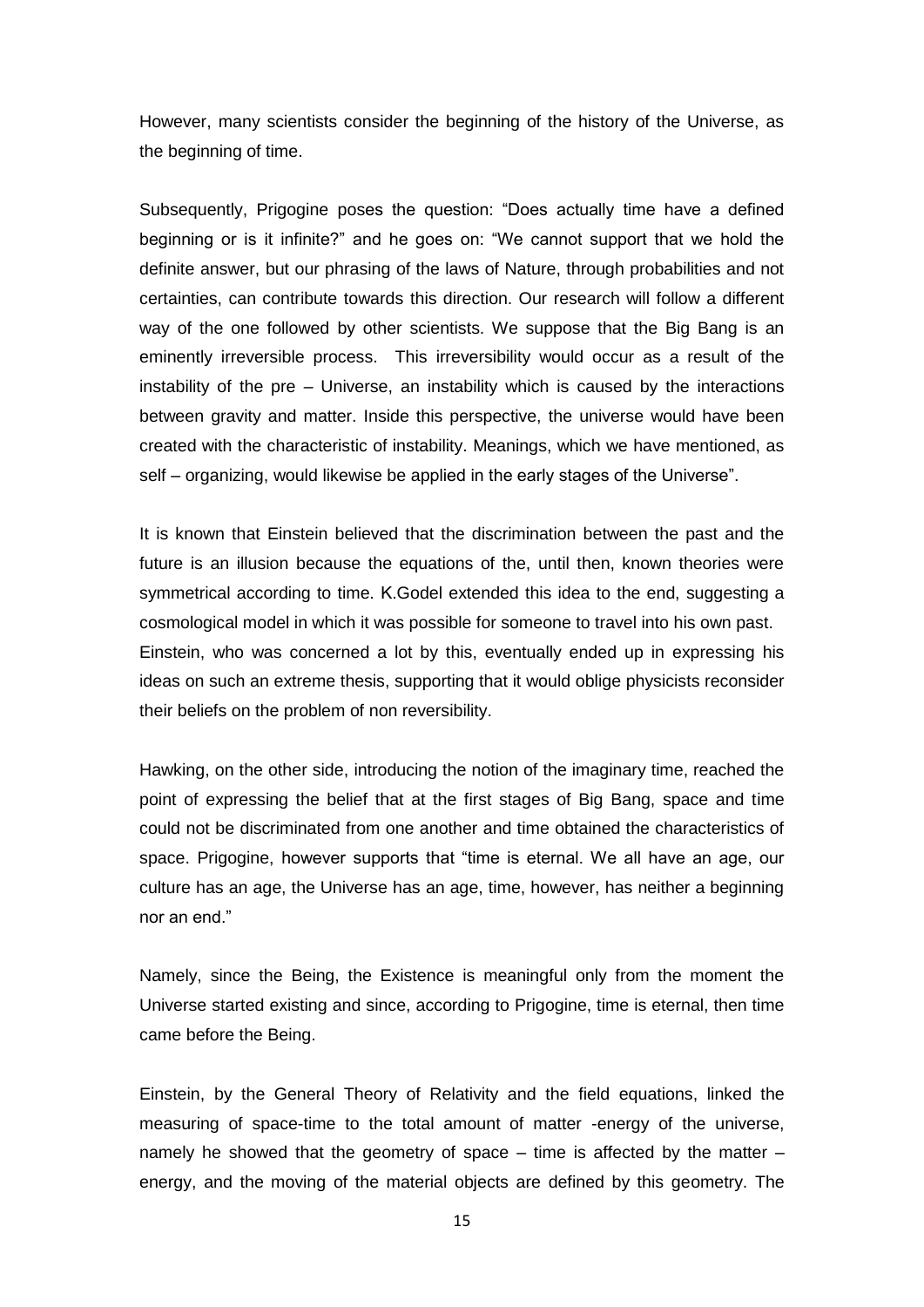solution of the field equations, which was suggested by Einstein, matched to a static Universe, thus a universe without a history, according to the classical ideal, which contained the reversibility of the processes, and therefore, the symmetry towards the time of the past and the future. Later on, Friedmann and Lemaitre showed that such a universe is exceptionally unstable and it may be damaged by the slightest disturbance. Eventually, we have reached the acceptable standard model of the Big Bang, which is firmly supported by critical experimental data, such as the experimental verification of the law of Hubble and the background radiation of 2.7 K.

According to this model, as it is reported, the Big Bang began from a point defect, wherein the density and the curvature of space-time are infinite. The size scales involved in this history of the Universe, are measured according to the fundamental physical constants, i.e. the world gravitational constant G, the speed of light c, and Planck's constant h.

The elementary aggregates calculated by those constants are the following:

| $(1)$ Planck's | length, | which | IS | 10 | -33 | cm.  |
|----------------|---------|-------|----|----|-----|------|
| (2) Planck's   | time,   | which | ıs | 10 | -43 | sec. |

- (3) Planck's energy, which corresponds to a temperature of  $1 \sim 2$  Kelvin grades.
- (4) Planck's mass which is 10 $<sup>-5</sup>$  gr. It is huge compared to the mass of the</sup> elementary particles. (e.g. proton mass is 10 $^{-23}$  gr)

During the first moments of the Universe's life, what is called Planck epoch (or era), these orders of magnitude dominated. Ρrigοgine, considering that in that epoch the quantum processes, along with gravity, should play an important role, introduces, in that point, the necessity of quantization of gravity, and consequently of space – time. This attempt has not yet delivered the expected results.

Concerning the model of the inflationary universe, Prigogine underlines that "the results are very interesting. They show a possibility of an irreversible process that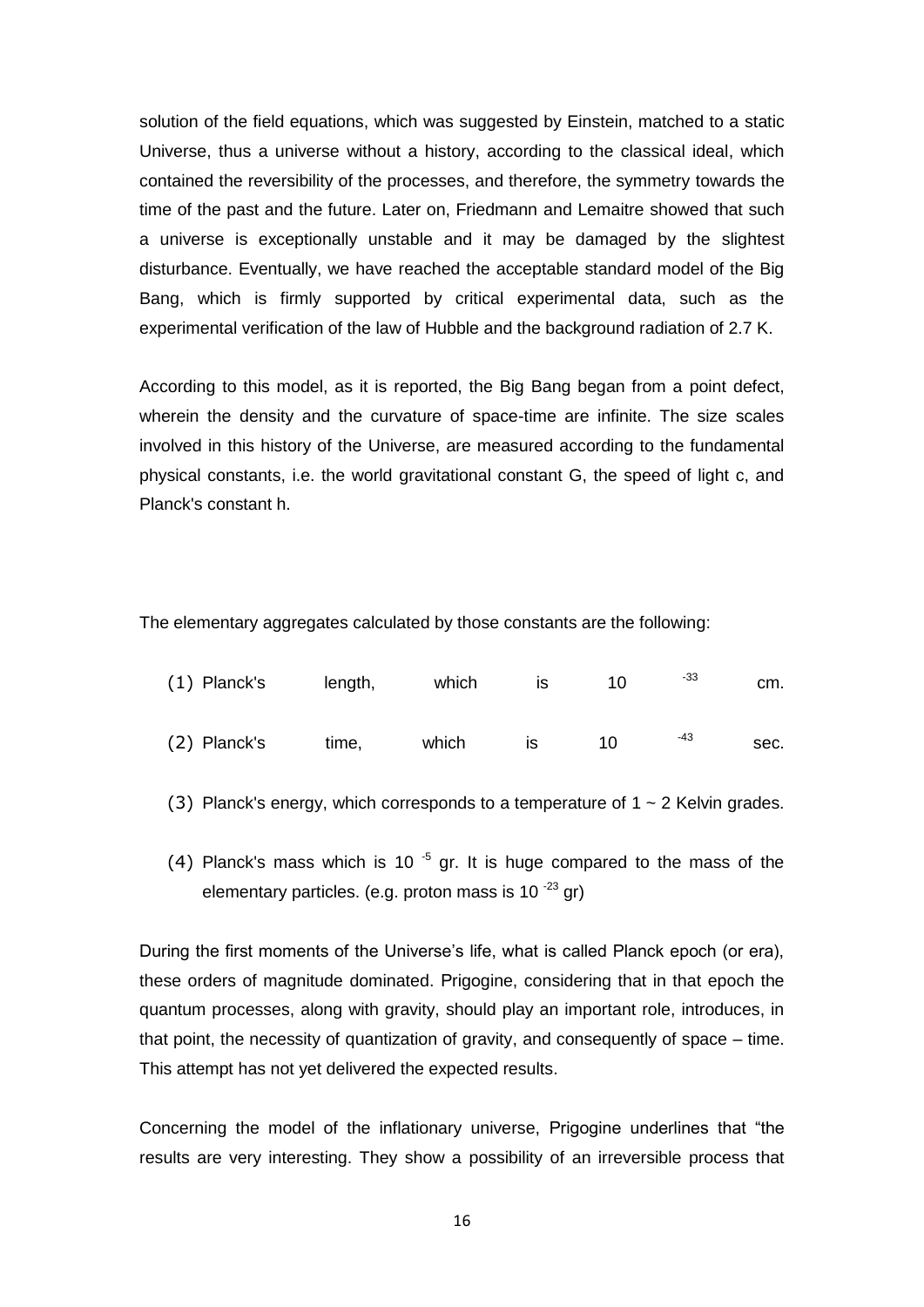transforms gravity into matter. They also focus our attention on the pre – Universe, which would here be Minkowski's vacuum, a starting point of irreversible transformations. We shall stress that this model does not describe a process of creation from the beginning. The quantum gap is already characterized by the universal constants, and hypothetically, we can attribute to these constants the values they have today."

In an other point of his work, he writes: "the substantial point here is the fact that the birth of our Universe is not yet connected to an abnormality, but to an instability, similar to a change of phase or a bificuration." And by stressing on the ratio between geometry and matter, on the one side, and on the equivalence of the mechanical work and the heat on the other, he proves the importance of the second thermodynamic law, which "breaks" this notion of equality: the mechanical work can always be transformed into energy, but not vice versa. The case of space – time and matter is equivalent: the transformation of space – time into matter correlates to an irreversible release process, which produces entropy. The reverse process, which would transform matter into space – time is excluded. Namely, the birth of our universe happened due to the transformation of space – time into matter and is interpreted in an explosion of entropy.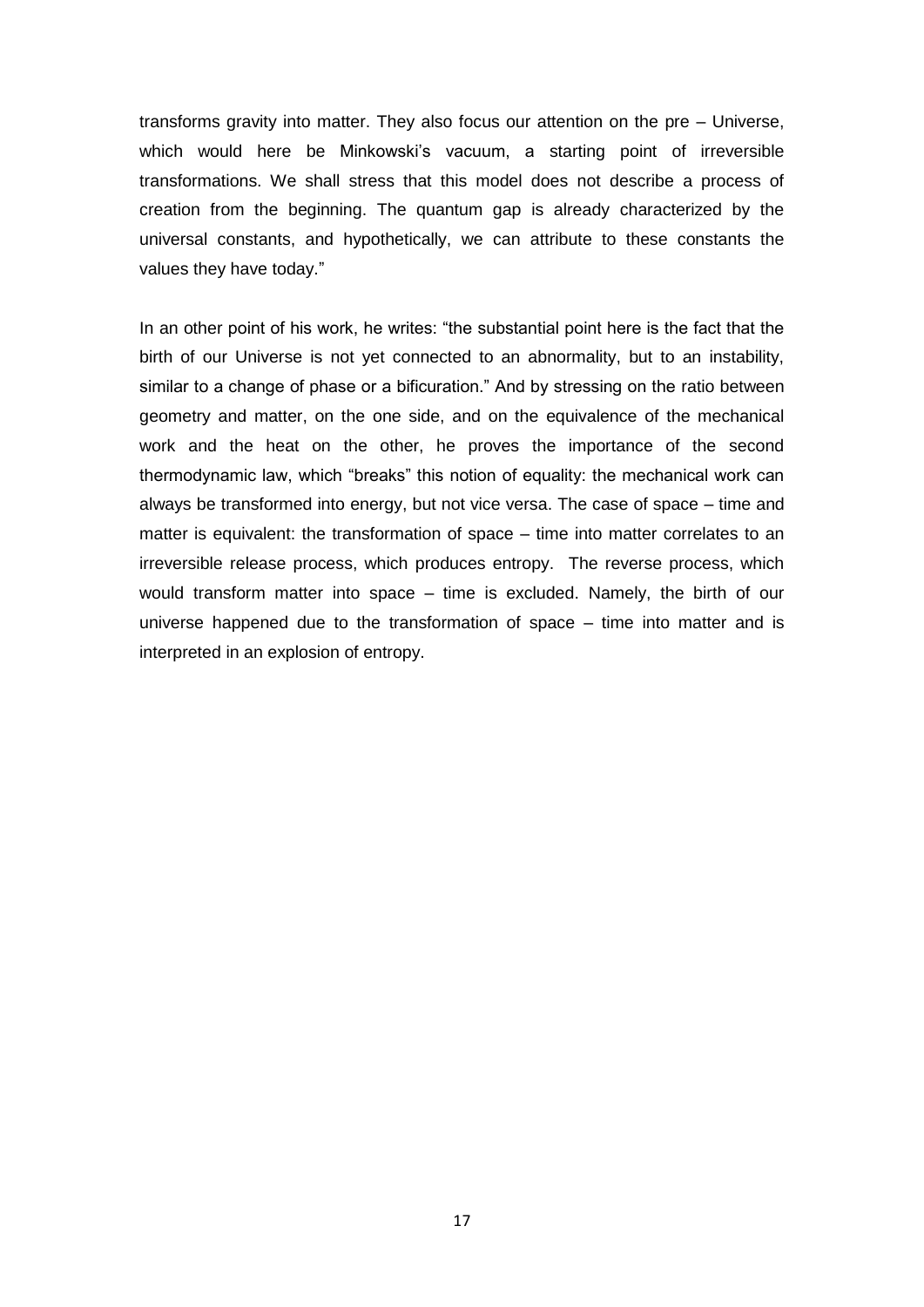# **[Quantum Shift in the Global Brain: How the New](https://translate.googleusercontent.com/translate_c?anno=2&depth=1&hl=el&rurl=translate.google.gr&sl=en&tl=el&u=http://ervinlaszlo.com/index.php/publications/books/85-quantum-shift-in-the-global-brain-how-the-new-scientific-reality-can-change-us-and-our-world&usg=ALkJrhjwVyJ1kdDALXETY36s33K-3VC-1Q) Scientific Reality Can Change [Us and Our World](https://translate.googleusercontent.com/translate_c?anno=2&depth=1&hl=el&rurl=translate.google.gr&sl=en&tl=el&u=http://ervinlaszlo.com/index.php/publications/books/85-quantum-shift-in-the-global-brain-how-the-new-scientific-reality-can-change-us-and-our-world&usg=ALkJrhjwVyJ1kdDALXETY36s33K-3VC-1Q)**

The Newtonian mechanics was the model of classical science. In the classical science all the natural laws had an absolutely deterministic and descriptive character and defined the course and development of every phenomenon. The knowledge of these laws assured the human – observer the ability to understand not only the present but also the past and the future. In a deterministic and timeless universe, the arrow of time is nothing but a human illusion. Only the vision of the universe from the perspective of eternity ensures the truth of physical theories. In the deterministic universe of the classical science, the order always creates disorder and never vice versa! The scientific dream of a united (applying on the microcosm as well as on the macrocosm) and objective (i.e. independent of the observer) description of the natural world, would become the nightmare of the contemporary physics in the beginning of the 20th century. The quantum description and interpretation of the microcosm, which is regarded as the fundamental level in which all the natural phenomena are raised and explained, requires a radical review of not only the classical description but also of the metaphysical preconditions of classical science.

The classical ideal in physics was to be able to predict with certainty the future development of a physical system. Newton's mechanics led to the triumph of the deterministic vision of the natural processes: if we know the initial conditions of a dynamical system, then the solution of the differential motion equations would allow us to know in certainty not only the past but also the future of that system. This, however, is not feasible for two reasons: a) it is not possible to have the initial conditions of the system in absolute accuracy and b) the analytical solution is not feasible for the great majority of the systems. As far as the first reason is concerned, we have to mention that after the discovery of the unstable systems, it became clear that very neighboring orbits (which, namely correspond to initial conditions and whose values may differ slightly) after a certain period of time are removed exponentially. In this notion, the orbit is actually an idealization, since it is never possible to know the initial conditions in "infinite" accuracy.

According to Heisenberg's uncertainty principle and Bohr's principle of correspondence, the neutral and deterministic description of the microcosm is impossible: discontinuity and indeterminacy are inherent characteristics of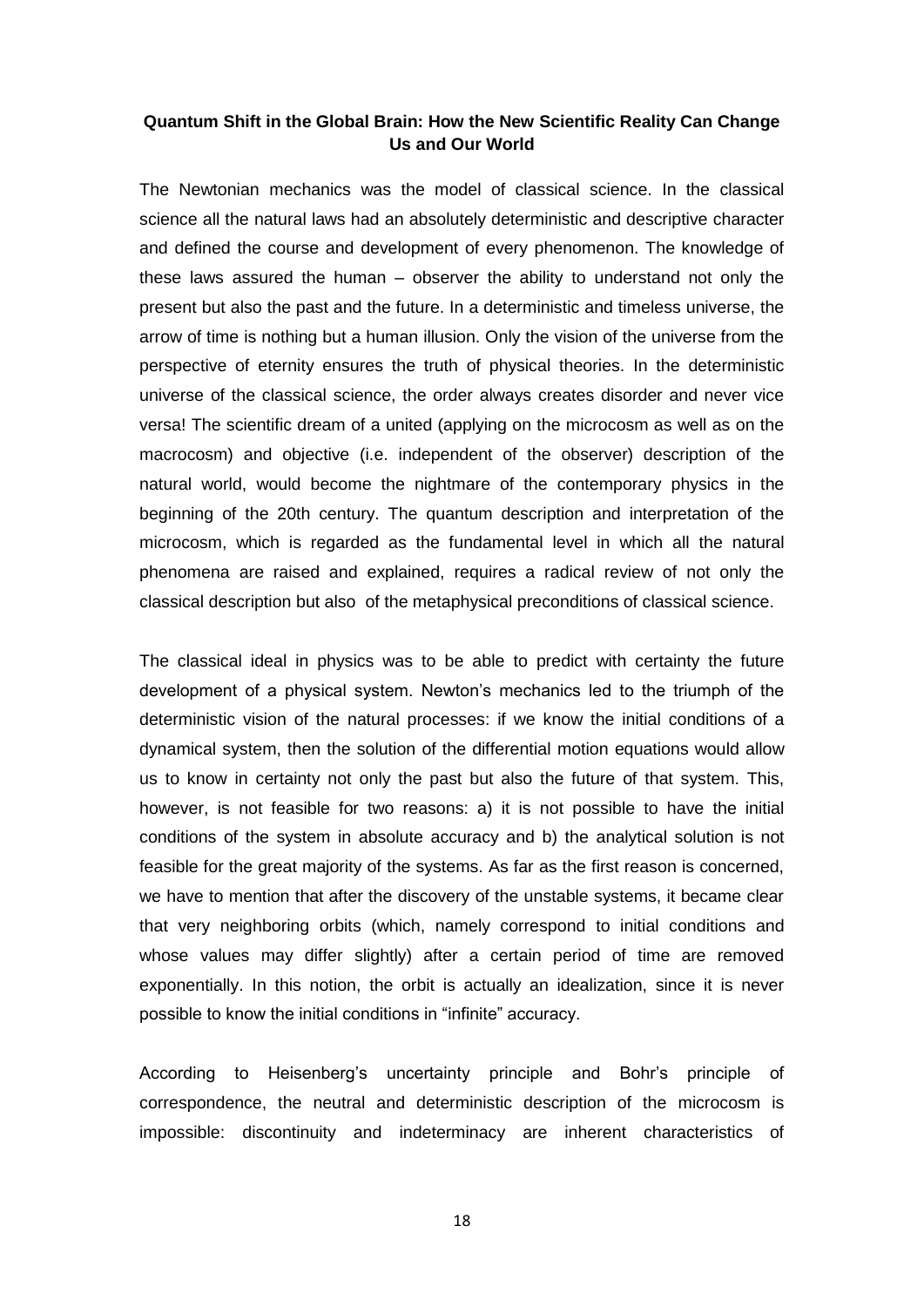microphysical phenomena and in order to describe them we have to integrate the observer within his own observations!

#### **Beyond the separation: the new cosomological paradigm**

Science evolves through alternating phases of 'normal' science and radical shifts that create scientific revolutions. We saw this at the turn of the 20th century, when science shifted from a Newtonian worldview to Einstein's relativity paradigm, and again with the shift to the quantum paradigm. Now, as we recognize the non-local interconnection of all things in space and time, we find our scientific worldview shifting once again. The insight now emerging in the physical sciences, especially but not exclusively in quantum physics, highlights the role of interaction and interconnection in the diverse spheres of observation and experiment. He insight now emerging in the physical sciences, especially but not exclusively in quantum physics, highlights the role of interaction and interconnection in the diverse spheres of observation and experiment. The quantum theory holds that we live in a participatory universe - which is what we consider as an independent, external reality is linked to the way we observe. When making observations and measurements, the quanta which are everything in the universe, changing. It makes no sense to talk about the properties of quanta without an observer. The universe is connected by conscious observation instruments from the most elementary particles up to huge galaxies. Moreover, quantum theory gives prominence to the quantum vacuum, the vacuum that is prior to observable phenomena, such as atoms and molecules. Unlike the common sense notion of empty space, the quantum vacuum is full of potential prospects. The quantum vacuum is essential in all aspects of physics, the quantum vacuum is an infinite set of "space-time foam" beyond which time, space - and physical - come to an end itself. Quantum theory has reached the point where the source of all matter and energy is a vacuum, a nothingness that contains all the possibilities of everything that has ever existed or could exist. These possibilities then emerge as probabilities before "collapsing" into localized quanta, manifesting as the particles in space and time that are the building blocks of atoms and molecules. The transcendental field of Cosmos is the total of all the possibilities that can occur in any part of the universal space-time.

The quantum vacuum underlies the level of quanta and is a virtual-energy filled substrate rather than empty space) is the cosmic matrix in which the particles and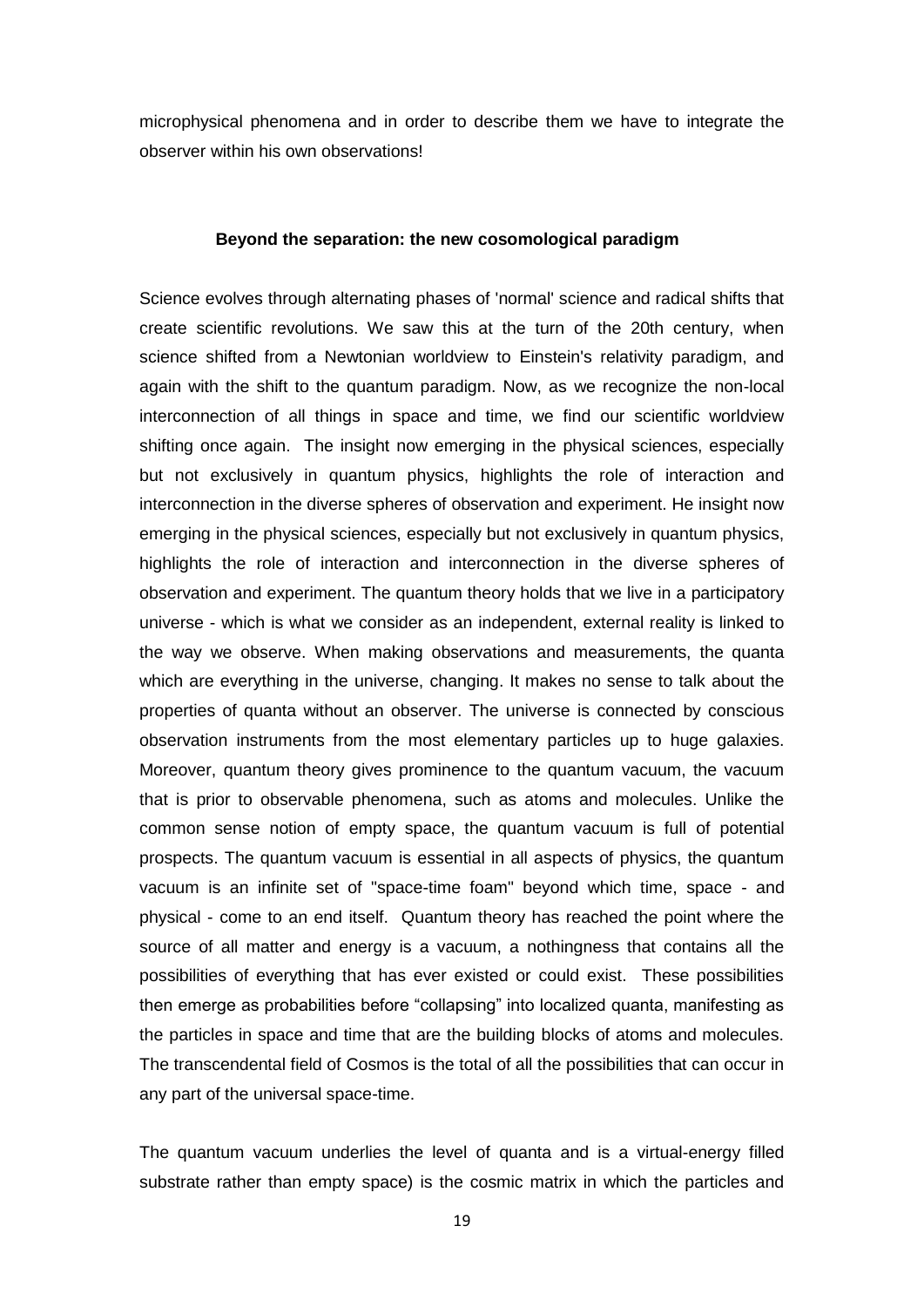systems that constitute the materials of the world arise. The quantum vacuum is an integration of what we used to think of as energy and information. It is a field of informed energy. The particles that appear as the material of the universe are entangled excitations of the ground state of this cosmic matrix. The systems that appear as objects composed of material particles are locally manifest yet intrinsically entangled configurations of excitations in that matrix. The particles and systems we observe emerged in the course of evolution in the cosmos. Following the Big Bang (which appears to have been a Big Bounce, a phase-change in the sequence of local universes in the multiverse) the first entities to emerge were photons, protons, neutrons and electrons, and other, more short-lived exchange particles. In processes of galactic and stellar evolution the higher-order configurations we know as the atoms of the elements had emerged.

The current material of spacetime are superordinate configurations of the excitations of the cosmic matrix. Galaxies are composed of stars and stellar systems, and stars are composed of atoms and particles. All these systems are composed of particles, and particles are entangled excitations of the matrix. Atoms, molecules, cells, organisms—and on the macroscale planets, stars, stellar systems and galaxies—are in the final count superordinate quantum systems: various-level configurations of informed energy. On suitable planetary surfaces higher-order configurations of informed energy made their appearance. We call the self-maintaining and selfreproducing variety of these configurations living organisms. Life is not accidental or extraneous phenomena in the universe: the latest observations in astrophysics show that the basic building elements of life, including glycine (which is an amino acid), and ethylene gycol (a compound associated with the formation of sugars in organisms) are synthesized in the course of the physicochemical evolution of stars. The surface of planets associated with active stars are templates for the further complexification of these elements, building sequentially higher order configurations of informed-energy. Information is a paramount factor in the emergence and persistence of informed-energy configurations. In the absence of information the energies present in the universe would be a random concourse of excitations of its ground state. Information structures the energy-sea of the cosmic matrix, and coordinates interaction among the structures.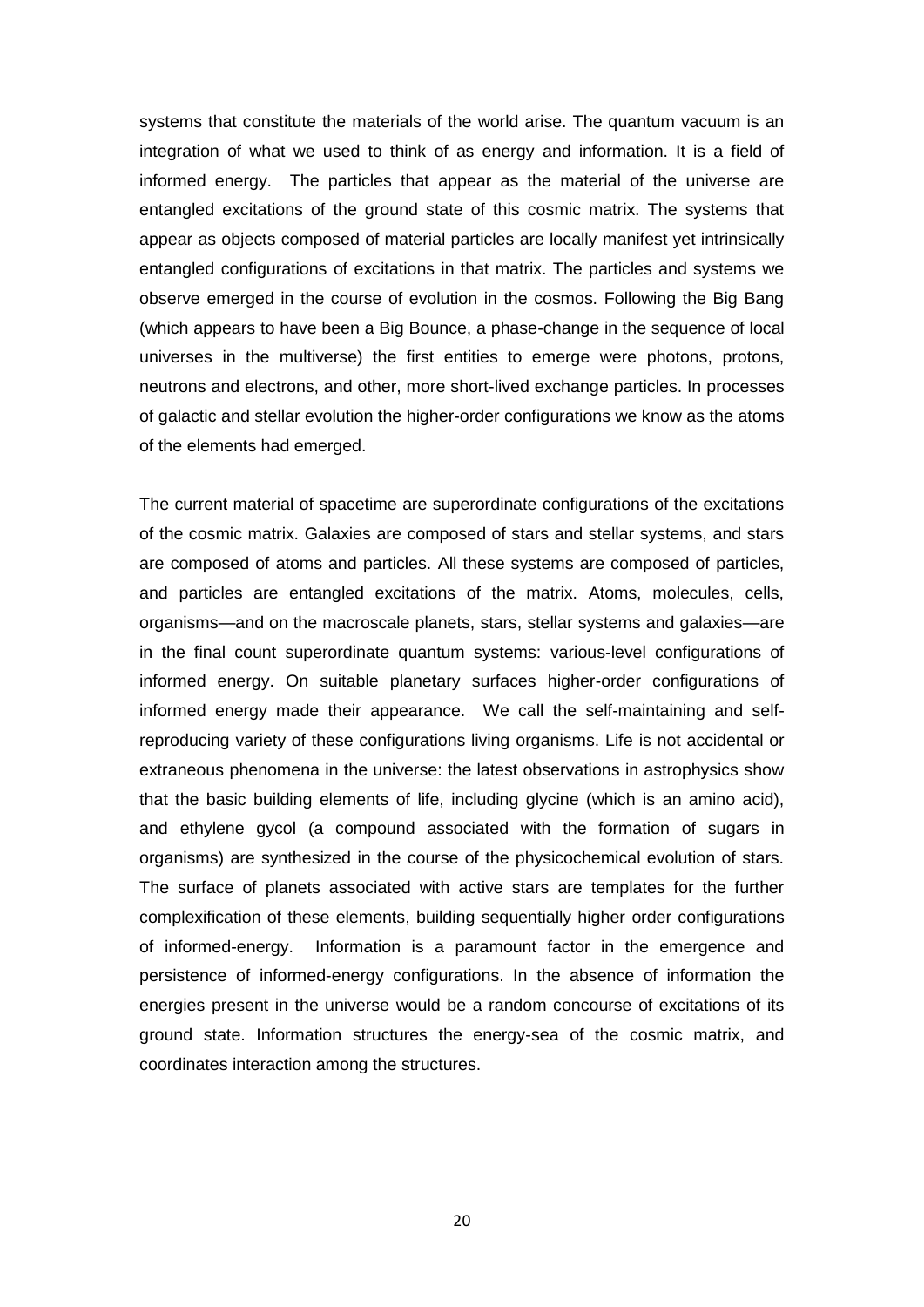#### **The Participatory Universe**

Cosmology, which is based on the other successful theory that exists, meaning the theory of general relativity of Einstein, suggests that the universe emerged from the pressure of the quantum foam during the Big Bang and after that it has been developing for at least 13.5 billion years. Everything that we consider to be real, either through our senses or through scientific research, has initially being a state of the so-called Planck era (a tiny, short, and chaotic condition that cannot be penetrated, i.e. a mathematical representation that describes the boundaries of our knowledge). After that began the phase of the universal expansion, which created matter,energy,stars,galaxies,andlife.

Therefore, as there is no fixed limit concerning the space and time, science is confronted with the fact that the human brain works in this specific space and time. This should not discourage us, though. If the universe is indeed participatory, then the human brain should also be involved at a quantum level. Why is this happening? Because the quantum foam, which is the source of any particle that exists and also the source of its corresponding oppositely charged antiparticle, must be at the same time the foundation of the brain. The microcosm and the macrocosm have the same sources for billions of years during the past and the present. The reality is constantly arising and from the quantum vacuum. The quanta are coming out of the quantum foam, while their vast majority falls back again to this foam. Thus, the creation, the maintenance, and the re-absorption of the virtual particles occur at any time and at every point of space. Our senses though oblige us to see a sunrise at a time, a birthday party at a time, a face at a time. Without a doubt, the reality is not limited in a linear experience in time and space. One could argue that beyond our limited perception, the Big Bang is happening everywhere at the same time in an eternal now. The creation is an undivided and single process and we are immersed in it.

Given that everything that exists depends on the quantum vacuum, including all living beings, our belief that we are living outside of this quantum vacuum is probably false. There is no rational way to run away from this phenomenon, so the key is to change the sense of reality. The 'transcendence' that is supposed to belong to the saints and the mystics actually applies to all people (and perhaps the saints and the mystics are those who realized it first) Our participation in the quantum vacuum makes the difference in the way life proceeds. Any strange phenomena can occur depending on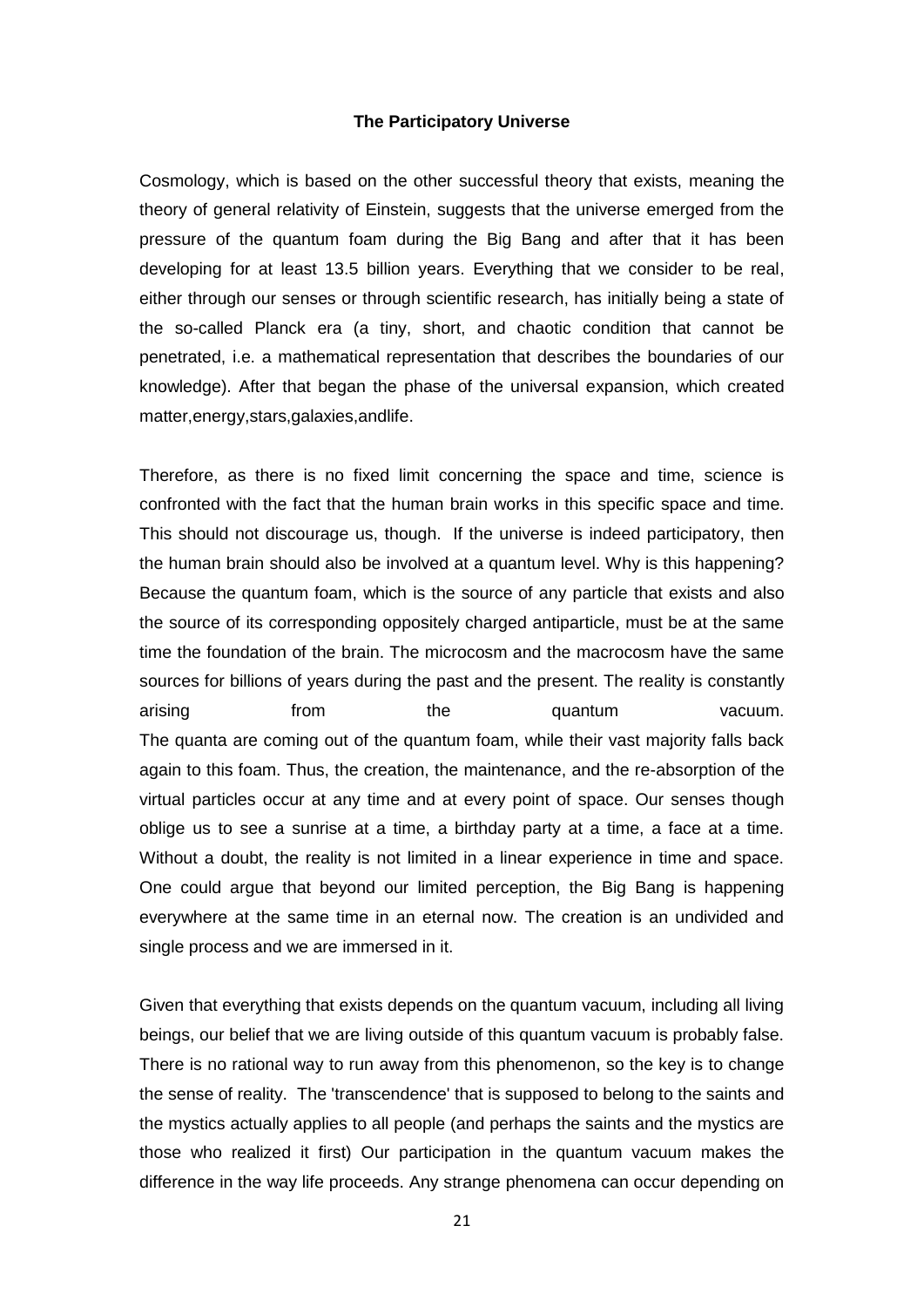our mental and intellectual involvement. Quantum theory arose from the scientific attempt to describe the behavior of atoms and their components. Therefore, it concerns primarily the microcosm. Physicists have long known that certain procedures, such as radioactivity, seemed random and unpredictable. While a large number of radioactive atoms obey the laws of statistics, it is impossible to predict the exact time at which a specific atomic nucleus will split. This fundamental uncertainty is extended to all individual and subatomic phenomena. The word "quantum" by itself means a small energy package, i.e a very small package (from the Latin word quandum). Thus, quantum mechanics, as quantum theory is called, has to do with the basic keystones of matter. These are the basic elementary particles which build up everything in nature. These particles include atoms, molecules, neutrons, protons, electrons, quark, and also photons (the basic light units). All these objects - if we can really describe them as such - are much-much smaller than anything that can be seen and observed by the human eye.

In the dreamy quantum world: the particles are waves and the waves are particles. That is, a beam light is both an electromagnetic wave propagating in the universe, and a flow of tiny particles directed with speed towards the observer. This arises from the fact that some quantum experiments or phenomena reveal the wave nature of light, whereas others reveal the particulate nature the same light. Note though that never both aspects of light are revealed simultaneously. Nevertheless, we suggest that before we observe a beam of light it is both a wave and a particle flow at the same time. In the realm of quantum physics everything is ambiguous: a feature of uncertainty dominates on all its entities, whether it is light, electrons, atoms or quarks. This uncertainty is known as the uncertainty principle and it states that we can only predict the most probable position of a particle and not the exact location. Moreover, we are never able to determine with exact precision nor the position or the momentum of a particle. Therefore, the scientific predictions on the results have a statistical and probabilistic nature. Moreover, there are no "hidden variables" (as Einstein would like), which, if were made known, would dispel the fog that surrounds the quantum world. Therefore, the magical, the obscure, and the hidden, are the integral features of the quantum structure of the universe. For the interpretation of quantum mechanics there is a need for an ontological investigation and reflection: Because what explanation can be given for the mysterious superposition of the states of the quantum systems?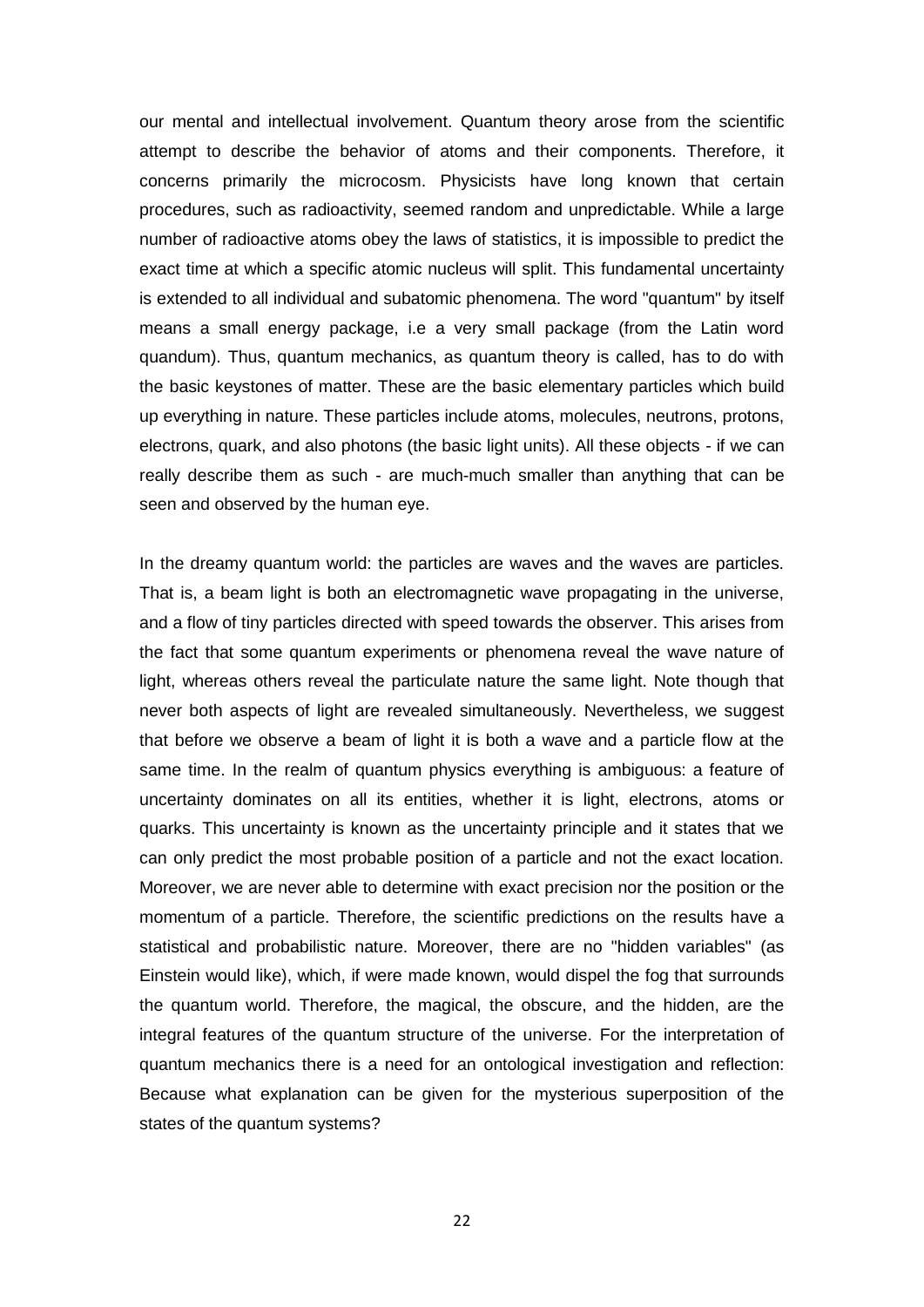A photon (a quantum of light) or an electron (a negatively charged elementary particle) can be found in a superposition of two or more states. We can no longer talk about "here" OR "there". In the strange quantum world we can talk about "here" AND "there." A photon, a part of a flow of light, that falls on a film screen with two holes, instead of choosing one or the other hole as normally expected, can pass through both of the two holes at the same time. An electron that follows a curved path around a nucleus can be possibly located in multiple positions simultaneously. The phenomenon that creates the greatest wonder in the dreamy world of quanta is the phenomenon called Quantum Entanglement. Two particles that may be too far away from each other, even millions or billions of kilometers away, are strangely linked. The slightest variation that may occur in one of them immediately causes a change in the other.

## **The Science Behind The Statement "Consciousness Creates Reality"**

The quantum double slit experiment is a very popular experiment used to examine how consciousness and our physical material world are intertwined. It is a great example that documents how factors associated with consciousness and our physical material world are connected in some way. One potential revelation of this experience is that "the observer creates the reality." A paper published in the peerreviewed journal Physics Essays by Dean Radin,, explains how this experiment has been used multiple times to explore the role of consciousness in shaping the nature of physical reality. In this experiment, a double-slit optical system was used to test the possible role of consciousness in the collapse of the quantum wave-function. The ratio of the interference pattern's double slit spectral power to its single slit spectral power was predicted to decrease when attention was focused toward the double slit as compared to away from it. The study found that factors associated with consciousness "significantly" correlated in predicted ways with perturbations in the double slit interference pattern. "Observation not only disturbs what has to be measured, they produce it. We compel the electron to assume a definite position. We ourselves produce the results of the measurement." Although this is one of the most popular experiments used to posit the connection between consciousness and physical reality, there are several other studies that clearly show that consciousness, or factors that are associated with consciousness are directly correlated with our reality in some way. A number of experiments in the field of parapsychology have also demonstrated this. Sure, we might not understand the extent of this connection,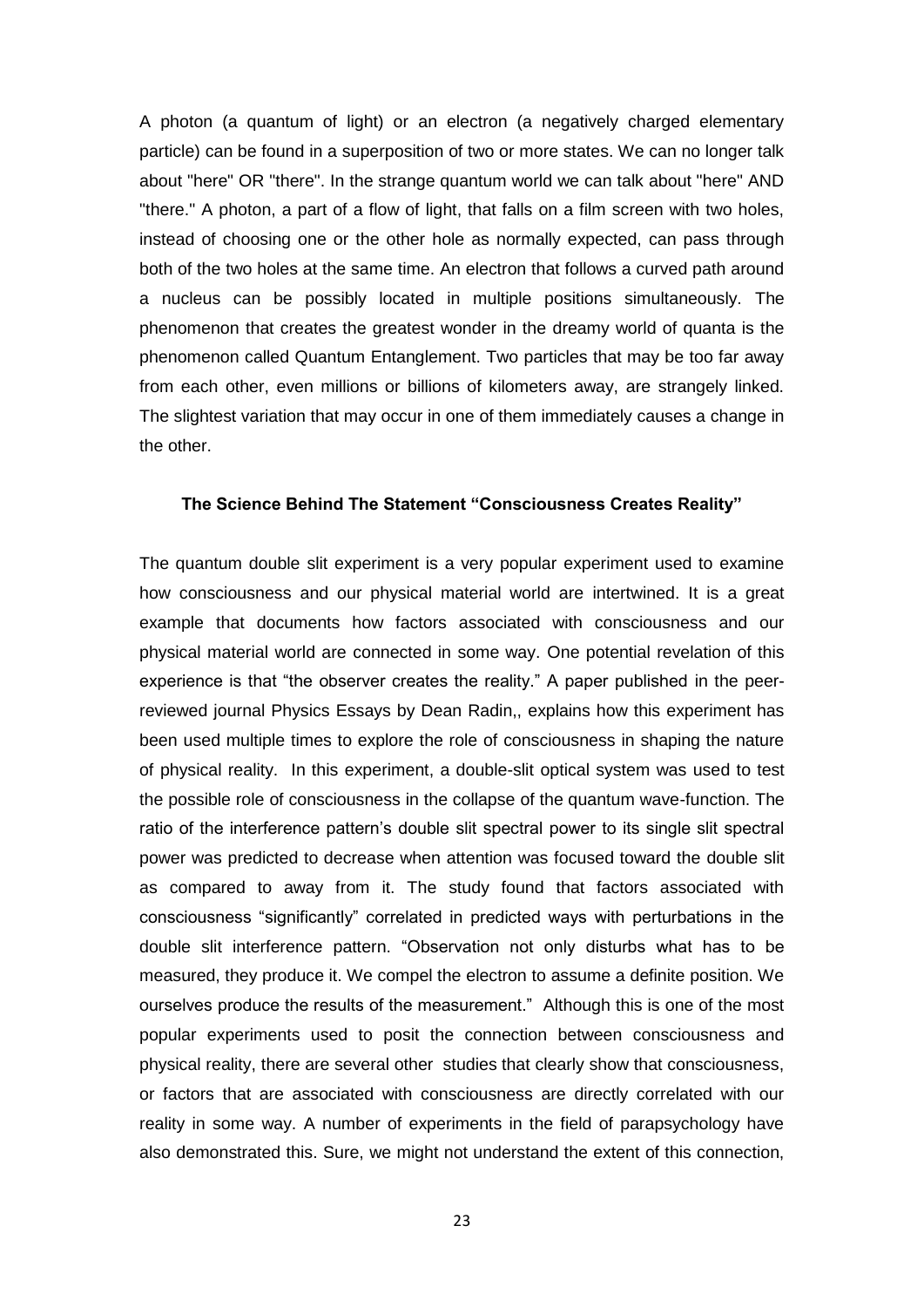and in most cases scientists can't even explain it. However they are, and have been observed time and time again.

#### **Non material universe**

What we perceive as our physical material world, is really not physical or material at all, in fact, it is far from it. "If quantum mechanics hasn't profoundly shocked you, you haven't understood it yet. Everything we call real is made of things that cannot be regarded as real." – Niels Bohr At the turn of the nineteenth century, physicists started to explore the relationship between energy and the structure of matter. In doing so, the belief that a physical, Newtonian material universe that was at the very heart of scientific knowing was dropped, and the realization that matter is nothing but an illusion replaced it. Scientists began to recognize that everything in the Universe is made out of energy. "Despite the unrivaled empirical success of quantum theory, the very suggestion that it may be literally true as a description of nature is still greeted with cynicism, incomprehension and even anger." (T. Folger, "Quantum Shmantum"). Quantum physicists discovered that physical atoms are made up of vortices of energy that are constantly spinning and vibrating, each one radiating its own unique energy signature. Therefore, if we really want to observe ourselves and find out what we are, we are really beings of energy and vibration, radiating our own unique energy signature -this is fact and is what quantum physics has shown us time and time again. We are much more than what we perceive ourselves to be, and it's time we begin to see ourselves in that light. If you observed the composition of an atom with a microscope you would see a small, invisible tornado-like vortex, with a number of infinitely small energy vortices called quarks and photons. These are what make up the structure of the atom. As you focused in closer and closer on the structure of the atom, you would see nothing, you would observe a physical void. The atom has no physical structure, we have no physical structure, physical things really don't have any physical structure! Atoms are made out of invisible energy, not tangible matter.

"Get over it, and accept the inarguable conclusion. The universe is immaterial-mental and spiritual" – Richard Conn Henry, (quote taken from "the mental universe) It's quite the conundrum, isn't it? Our experience tells us that our reality is made up of physical material things, and that our world is an independently existing objective one. The revelation that the universe is not an assembly of physical parts, suggested by Newtonian physics, and instead comes from a holistic entanglement of immaterial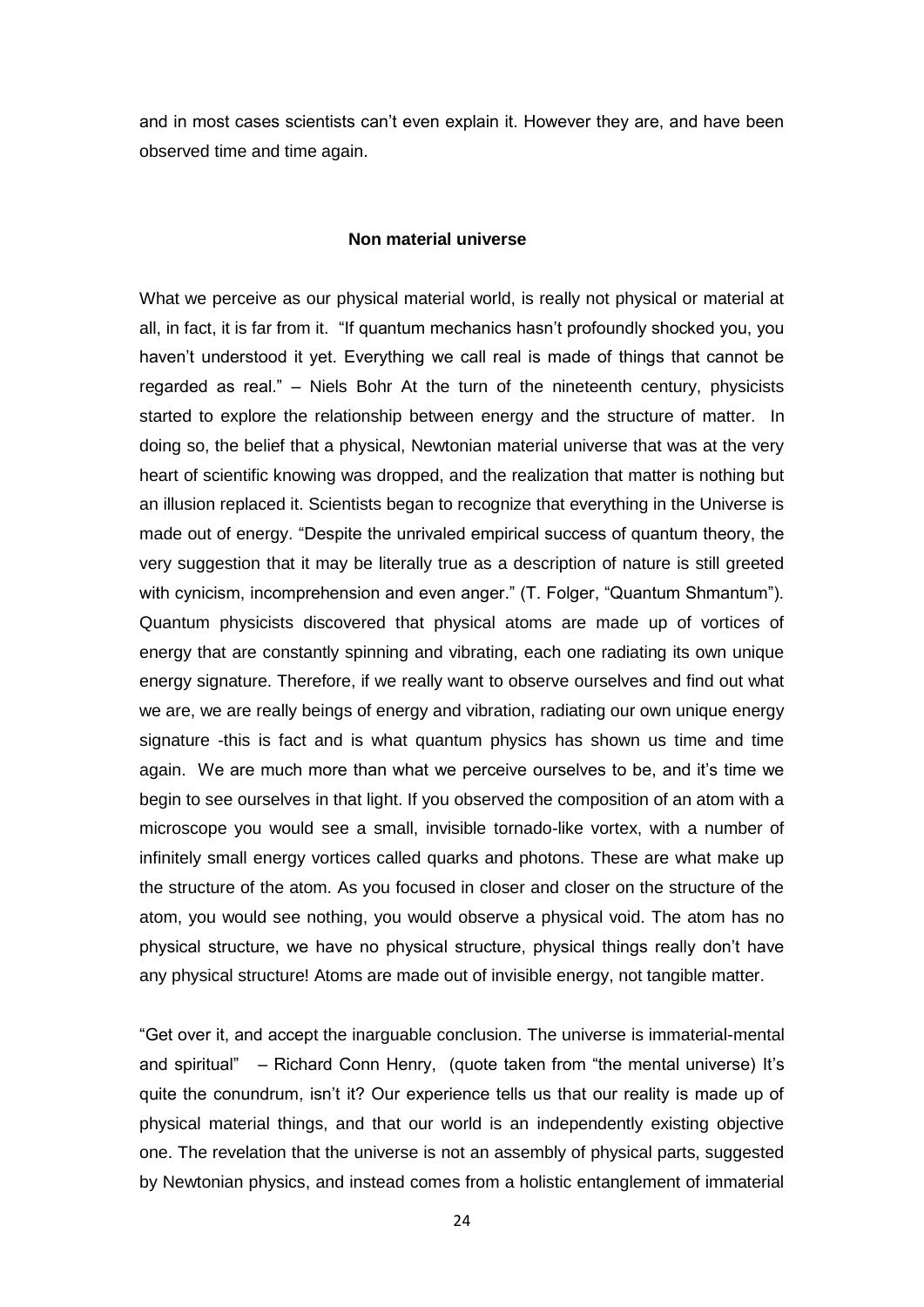energy waves stems from the work of Albert Einstein, Max Planck and Werner Heisenberg, among others.

#### **The Role of Consciousness in Quantum Mechanics**

What does it mean that our physical material reality isn't really physical at all? It could mean a number of things, and concepts such as this cannot be explored if scientists remain within the boundaries of the only perceived world existing, the world we see. As Nikola Tesla supposedly said: "The day science begins to study non-physical phenomena, it will make more progress in one decade than in all the previous centuries of its existence." Fortunately, many scientists have already taken the leap, and have already questioned the meaning and implications of what we've discovered with quantum physics. One of these potential revelations is that "the observer creates the reality." A fundamental conclusion of the new physics also acknowledges that the observer creates the reality. As observers, we are personally involved with the creation of our own reality. Physicists are being forced to admit that the universe is a "mental" construction. Pioneering physicist Sir James Jeans wrote: "The stream of knowledge is heading toward a non-mechanical reality; the universe begins to look more like a great thought than like a great machine. Mind no longer appears to be an accidental intruder into the realm of matter, we ought rather hail it as the creator and governor of the realm of matter. (R. C. Henry, "The Mental Universe").

One great example that illustrates the role of consciousness within the physical material world (which we know not to be so physical) is the double slit experiment. This experiment has been used multiple times to explore the role of consciousness in shaping the nature of physical reality. A double-slit optical system was used to test the possible role of consciousness in the collapse of the quantum wave-function. The ratio of the interference pattern's double-slit spectral power to its single-slit spectral power was predicted to decrease when attention was focused toward the double-slit as compared to away from it. The study found that factors associated with consciousness, such as meditation, experience, electrocortical markers of focused attention and psychological factors such as openness and absorption, significantly correlated in predicted ways with perturbations in the double-slit interference pattern. This is just the beginning. I wrote another article earlier this year that has much more, sourced information with regards to the role of consciousness and our physical material world: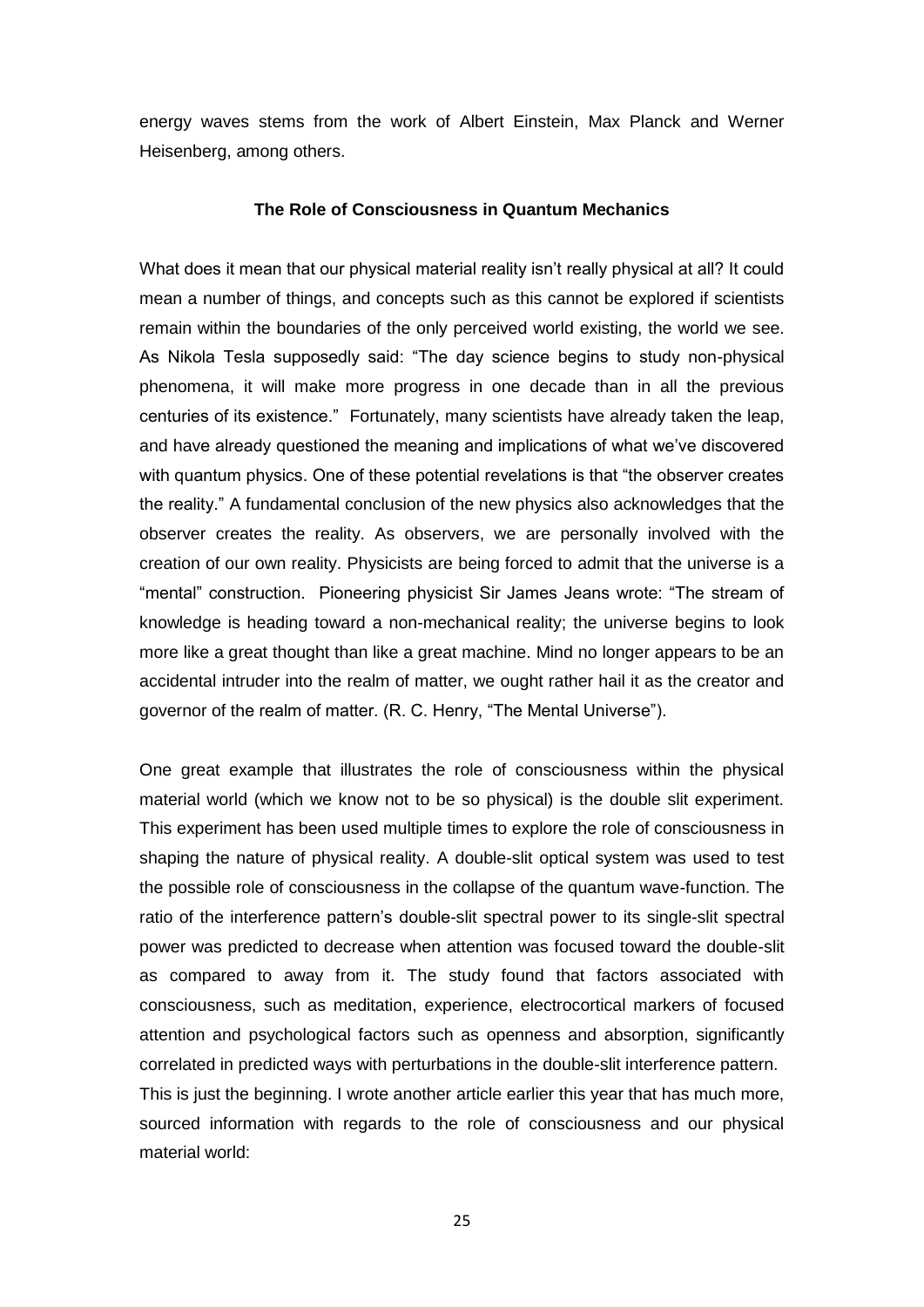# **What's The Significance?**

The significance of this information is for us to wake up, and realize that we are all energy, radiating our own unique energy signature. Feelings, thoughts and emotions play a vital role, quantum physics helps us see the significance of how we all feel. "If you want to know the secrets of the universe, think in terms of energy, frequency and vibration." – Nikola Tesla. Studies have shown that positive emotions and operating from a place of serenity within oneself can lead to a very different experience for the person emitting those emotions and for those around them. At our subatomic level, does the vibrational frequency change the manifestation of physical reality? If so, in what way? We know that when an atom changes its state, it absorbs or emits electromagnetic frequencies, which are responsible for changing its state. Do different states of emotion, perception and feelings result in different electromagnetic frequencies? Yes! This has been proven. "Space is just a construct that gives the illusion that there are separate objects".